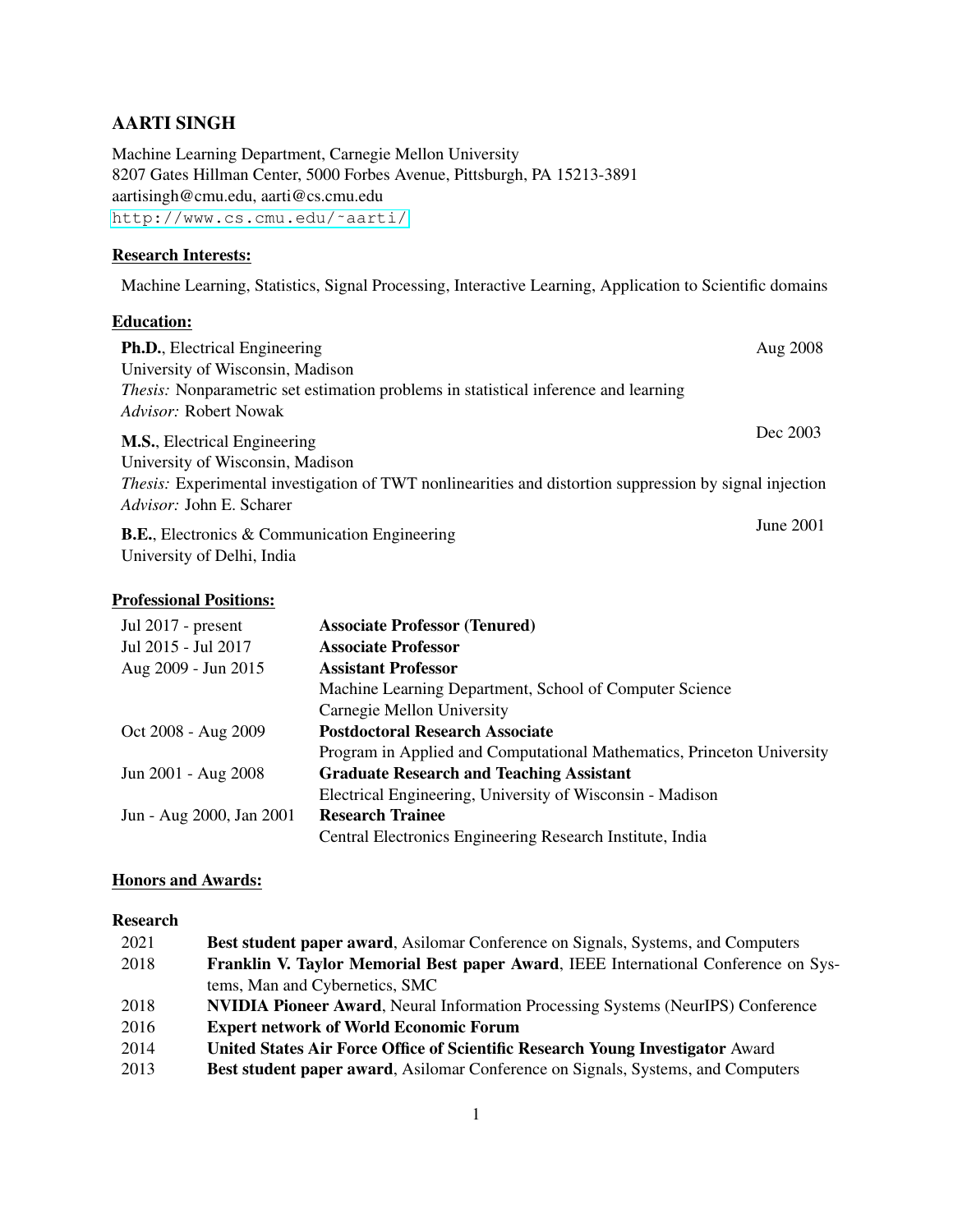| 2013            | <b>National Science Foundation CAREER award</b>                                                     |
|-----------------|-----------------------------------------------------------------------------------------------------|
| 2009            | Harold A. Peterson Best Dissertation Award, Electrical and Computer Engineering Depart-             |
|                 | ment, University of Wisconsin - Madison                                                             |
| <b>Academic</b> |                                                                                                     |
| 2013-16         | A. Nico Habermann Junior Faculty Chair Award                                                        |
| 2005            | Grand Integrator of Madison, University of Wisconsin Integration Bee                                |
| 1997-98         | Merit Scholarships - 1st rank, Electronics and Communications Engineering Department, Ne-           |
|                 | taji Subhas Institute of Technology, Delhi University                                               |
| <b>Service</b>  |                                                                                                     |
| 2021-26         | <b>External advisory board, NSF AI Institute</b> for Future Edge Networks and Distributed Intelli-  |
|                 | gence (AI-EDGE)                                                                                     |
| 2021-22         | <b>NASEM Committee on Advising NSF</b> on its Efforts to Achieve the Nation's Vision for the        |
|                 | Materials Genome Initiative (DMREF)                                                                 |
| 2021-22         | <b>Lead expert team, ONR/NIST supported TMS A.I. Science &amp; Technology Accelerator Study</b>     |
| 2021            | Panelist, NASEM broadening data science education for the future biomanufacturing work-             |
|                 | force                                                                                               |
| 2020            | <b>ICML Program Co-Chair, International Conference on Machine Learning</b>                          |
| 2018            | <b>Steering Committee Member, NSF Innovation Lab on Data Inspired Chemistry</b>                     |
| 2017-23         | NAS Committee Member, National Academy of Sciences Committee on Applied and Theoret-                |
|                 | ical Statistics, United States                                                                      |
| 2017            | <b>AISTATS Program Co-Chair, International Conference on Artificial Intelligence and Statistics</b> |
| 2013            | <b>IMS NRC Program Chair, Institute of Mathematical Statistics New Researchers Conference</b>       |

### Teaching:

Carnegie Mellon University, Assistant & Associate Professor

Undergraduate Introduction to Machine Learning 10-315: Fall'21, Fall'20, Fall'19

Undergraduate Introduction to Machine Learning 10-401: Spring'16

PhD Introduction to Machine Learning 10-701/15-781: Spring'21, Spring'17, Fall'14, Spring'14, Fall'12, Fall'10, Spring'10

MS Introduction to Machine Learning 10-601: Fall'15, Fall'11

Information Processing and Learning 10-704: Fall'16, Spring'15, Spring'12

Statistical Machine Learning 10-702/36-702: Spring'13, Spring'11

Convex Optimization 10-725: Fall'17

Data Analysis Course 10-718: Fall'18

MLD Speaking Skills Journal Club: Spring'10, Fall'09

University of Wisconsin-Madison, Teaching Assistant Theory and Applications of Pattern Recognition: Spring'05 Digital Image Processing: Fall'04 Circuits Lab: Fall'01 - Spring'03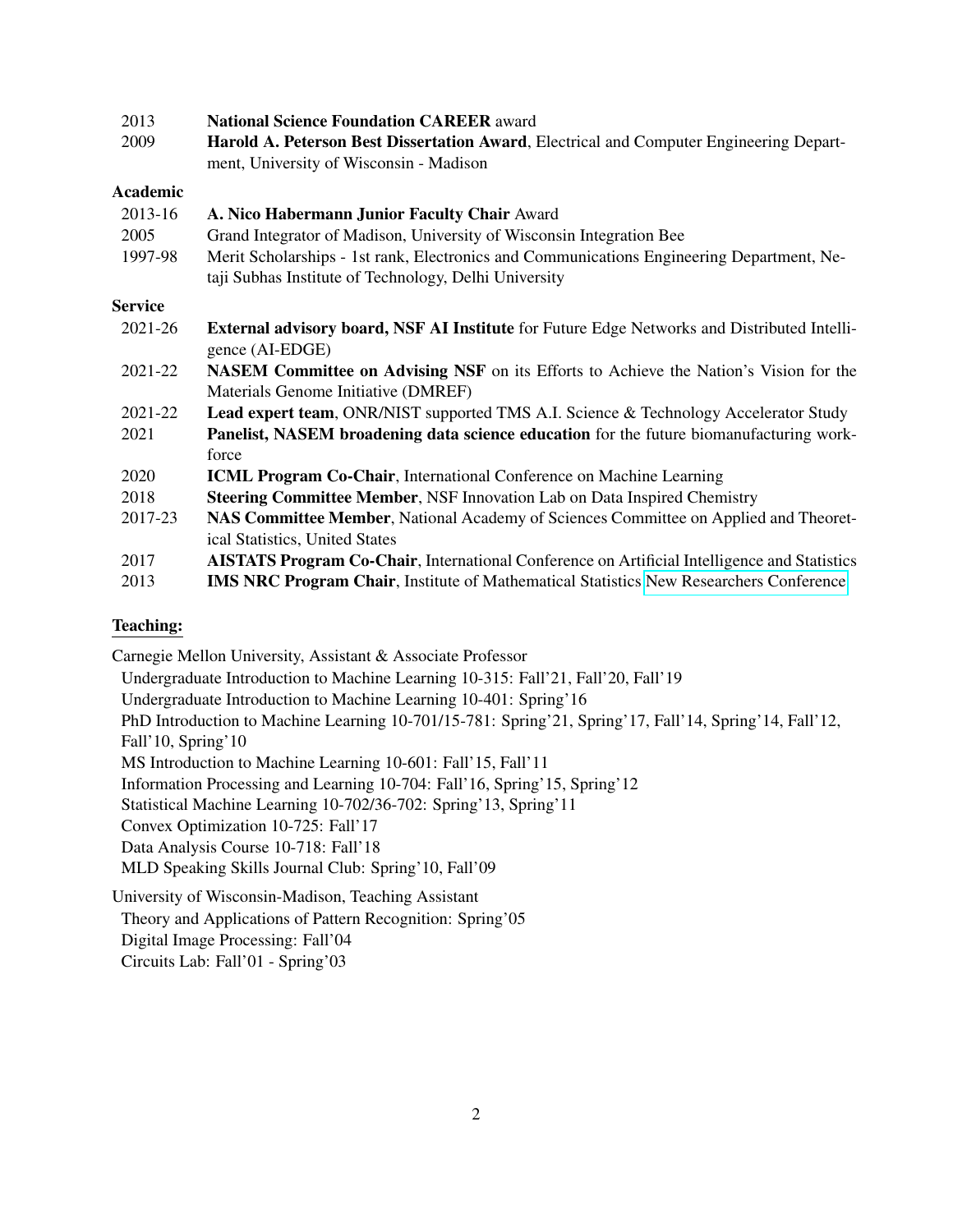# Student Advising:

# Current

| PhD                  | Ivan Stelmakh (PhD, Machine Learning) - co-advised with Nihar Shah<br>Jayanth Koushik (PhD, Program in Neural Computation) - co-advised with Mike Tarr<br>Stefani Karp (PhD, Computer Science)<br>Ojash Neopane (PhD, Machine Learning) - co-advised with Aaditya Ramdas<br>Yusha Liu (PhD, Machine Learning)<br>YJ Choe (PhD, joint Statistics-Machine Learning) |
|----------------------|-------------------------------------------------------------------------------------------------------------------------------------------------------------------------------------------------------------------------------------------------------------------------------------------------------------------------------------------------------------------|
| <b>Masters</b>       | Ari Fiorino (MS, Computer Science)                                                                                                                                                                                                                                                                                                                                |
| <b>Former</b><br>PhD | Yichong Xu (PhD, Machine Learning) - co-advised with Artur Dubrawski<br>Thesis: Learning and Decision Making from Diverse Forms of Information<br>Year of completion: 2020<br>Current position: Senior Researcher, Microsoft Research                                                                                                                             |
|                      | Simon Du (PhD, Machine Learning) - co-advised with Barnabas Poczos<br>Thesis: Gradient Descent for Non-convex Problems in Modern Machine Learning<br><b>CMU SCS Dissertation Award Honorable Mention</b><br>Year of completion: 2019<br>Current position: Assistant Professor, School of Computer Science and Engineering, Univer-<br>sity of Washington-Seattle  |
|                      | Yining Wang (PhD, Machine Learning)<br>Thesis: Selective Data Acquisition in Learning and Decision Making Problems<br>Year of completion: 2019<br>Current position: Assistant Professor, Department of Information Systems and Operations<br>Management, Warrington College of Business, University of Florida                                                    |
|                      | Martin Azizyan (PhD, Machine Learning)<br>Thesis: High-Dimensional Analysis of Unsupervised Learning Problems<br>Year of completion: 2016                                                                                                                                                                                                                         |
|                      | Aaditya Ramdas (PhD, Machine Learning) - co-advised with Larry Wasserman<br>Thesis: Computational and Statistical Advances in Testing and Learning<br><b>Best Thesis Award, Statistics Department</b><br>Year of completion: 2015<br>Current position: Assistant Professor, Statistics Department, Carnegie Mellon University                                     |
|                      | Akshay Krishnamurthy (PhD, Computer Science)<br>Thesis: Interactive Algorithms for Unsupervised Machine Learning<br>Year of completion: 2015<br>Current position: Principal Researcher, Microsoft Research NYC                                                                                                                                                    |
|                      | James Sharpnack (PhD, Joint Stat-Machine Learning) - co-advised with Alessandro Rinaldo<br>Thesis: Graph Structured Normal Means Inference<br>Year of completion: 2013<br>Current position: Assistant Professor, Statistics Department, University of California - Davis                                                                                          |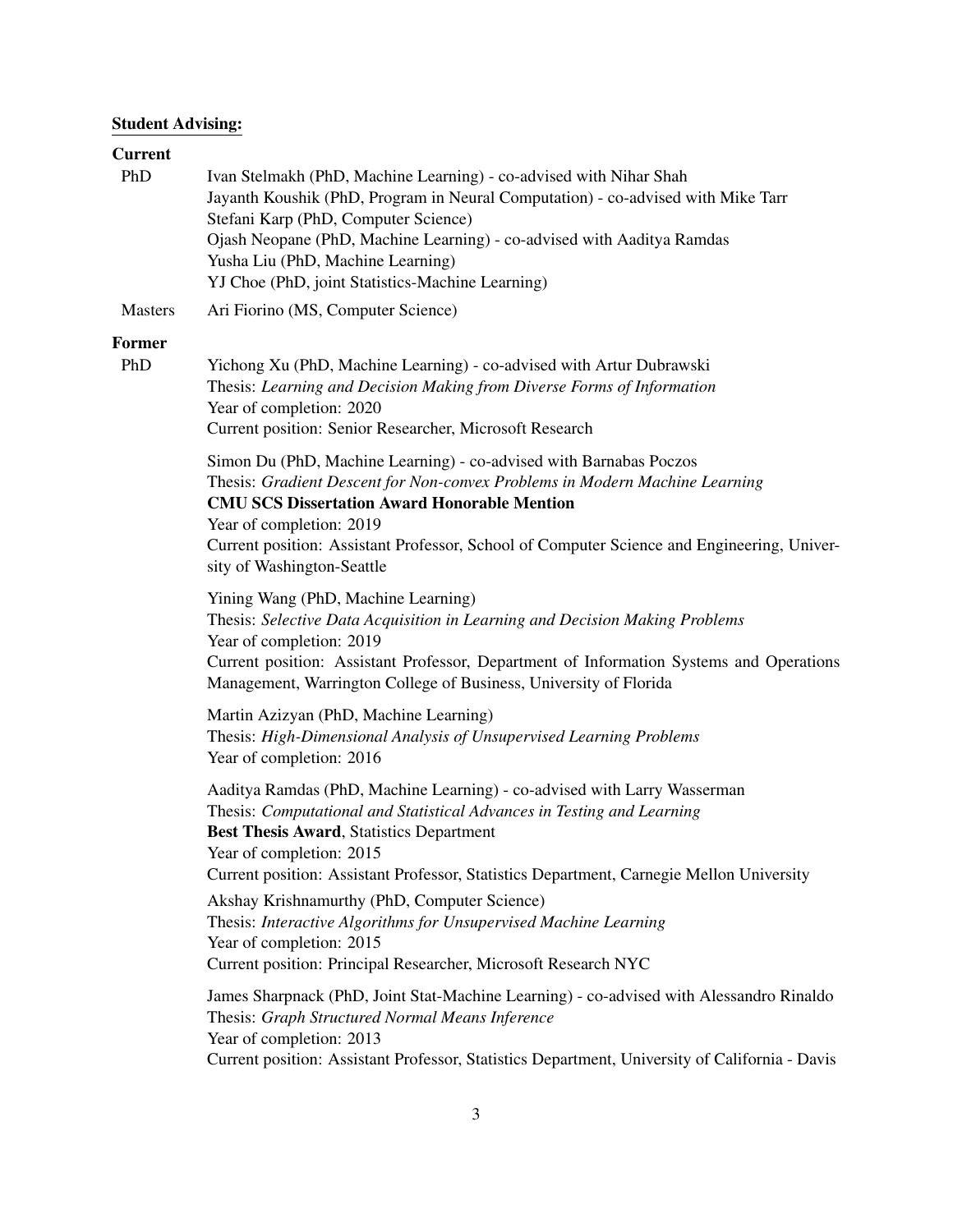| Postdoc        | Gautam Dasarathy (postdoc, Machine Learning)<br>Next: Postdoc, Rice University; Assistant Professor, Electrical, Computer and Energy Engi-<br>neering, Arizona State University                    |
|----------------|----------------------------------------------------------------------------------------------------------------------------------------------------------------------------------------------------|
| <b>Masters</b> | Xueying Ding (MS, Machine Learning)<br>Next: PhD student, Heinz College, CMU                                                                                                                       |
|                | Sungjun Choi (MS, Machine Learning)<br>Next: Software Engineer, NVIDIA                                                                                                                             |
|                | Aparna Joshi (MS, Machine Learning)<br>Next: Software Engineer, Apple                                                                                                                              |
|                | Hariank Muthakana (MS, Computer Science)<br>Next: Software Engineer, Abnormal Security                                                                                                             |
|                | Vivek Nangia (MS, Machine Learning)<br>Next: System Trading Associate, JP Morgan                                                                                                                   |
|                | Chiqun Zhang (MS, Machine Learning)<br>Next: PhD student, Civil and Environmental Engineering, CMU                                                                                                 |
|                | Tianshu Ren (MS, Machine Learning)<br>Next: Software Engineer, Facebook                                                                                                                            |
|                | Y J Choe (PhD, Joint Statistics-Machine Learning)<br>Next: Joint Stat-ML PhD student                                                                                                               |
|                | Jayanth Koushik (MS, Language Technologies)<br>Next: PhD student, Program in Neural Computation, CMU                                                                                               |
| Undergrad      | Hariank Muthakana (BS, Computer Science)<br>Next: MS student, Machine Learning                                                                                                                     |
|                | Hanqi Sun (BS, Computer Science)<br>Next: Software Engineer, NVIDIA                                                                                                                                |
|                | Vivek Nangia (BS, Computational Finance and Computer Sciences)<br>Next: MS student, Machine Learning                                                                                               |
|                | David Isenberg (BS, Computer Science)<br>Next: Data Scientist, Litbit                                                                                                                              |
|                | Jong Hyuk Park (BS, Chemistry and Computer Science)<br>Yahoo! Undergraduate Research Award Runner-Up, Meeting of the Minds, CMU 2015<br>Next: Research Assistant, Machine Learning Department, CMU |
|                | Madeleine Clute (BS, Computer Science)<br>Next: Google, NY                                                                                                                                         |
|                | Tongbo Huang (BS, Electrical and Computer Engineering and Human-Computer Interaction)<br>Next: Software Engineer, Pinterest                                                                        |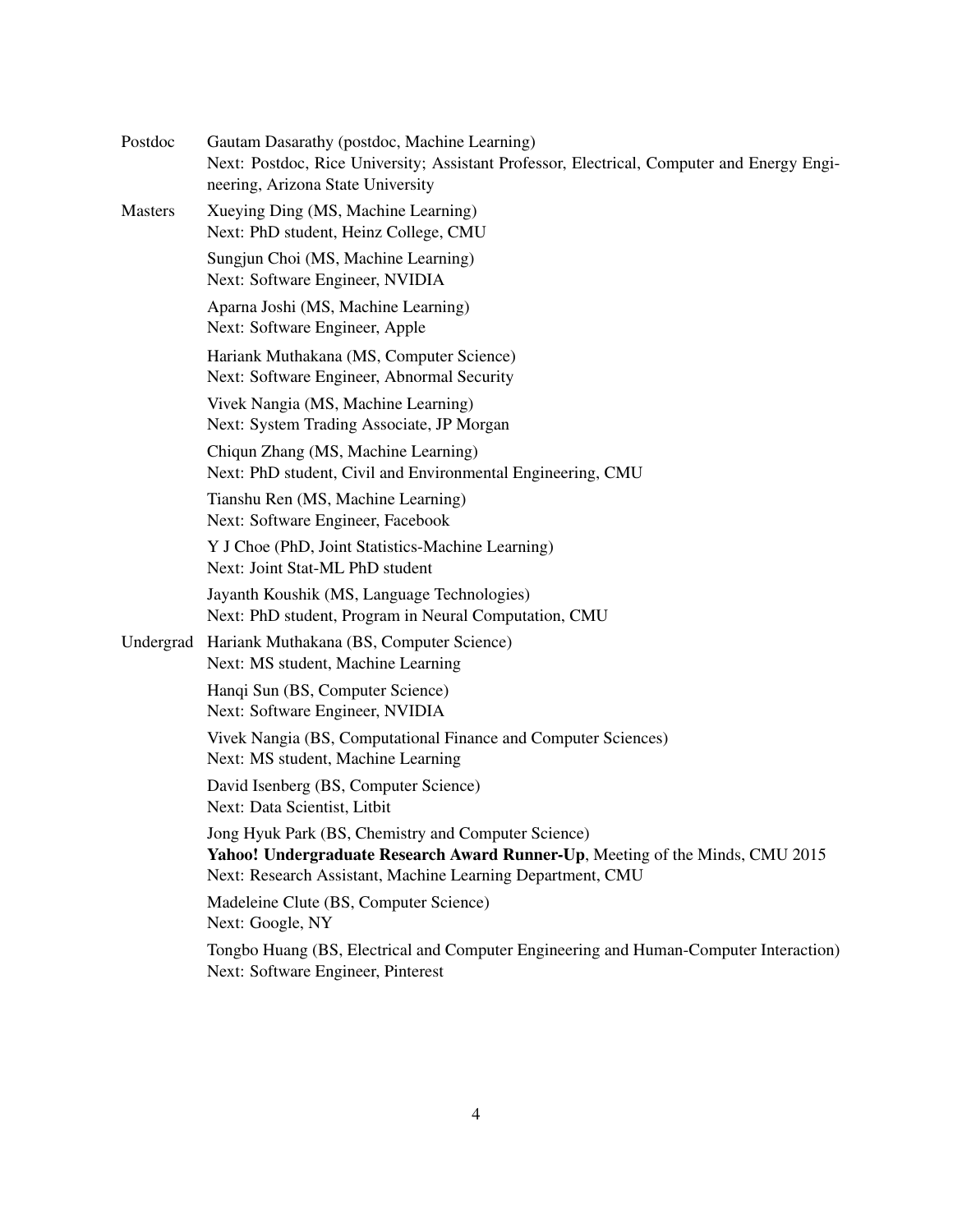#### Invited Talks:

Meetings, Conferences and Workshops

- Panelist, NASEM broadening data science education for the future biomanufacturing workforce, 2021.
- Conference on the Mathematical Theory of Deep Neural Networks (DeepMath), Virtual, 2021.
- University of Chicago Data Science Initiative (DSI), Distinguished Speaker Series, 2021.
- Isaac Newton Institute, Program on Mathematics of Deep Learning, Cambridge, 2021.
- Institute for Computational and Experimental Research in Mathematics (ICERM), Workshop on Advances in Theory and Algorithms for Deep Reinforcement Learning, Brown University, 2021.
- NSF AI for Physics Planning Institute, Plenary Speaker, CMU, 2021.
- Computer Vision and Pattern Recognition (CVPR) Workshop on Learning from Limited and Imperfect Data, 2021.
- Symposium on Data Science and Statistics (SDSS), Virtual, 2020.
- Simons Institute, Workshop on Frontiers of Deep Learning, Berkeley, CA, 2019.
- International Conference on Machine Learning (ICML) Workshop on Negative Dependence in Machine Learning, Los Angeles, CA, 2019.
- Women in Data Science (WIDS) Pittsburgh @ CMU, 2019.
- American Association for the Advancement of Science (AAAS) symposium on Automating Scientific Discovery across Disciplines, Washington DC, 2019.
- International Conference on Machine Learning and its Applications, Plenary Speaker, ICMLA, Orlando, FL, 2018.
- National Academy of Sciences (NAS) Board on Mathematical Sciences and Analytics (BMAS) Math Frontiers Webinar, Speaker, Virtual, 2018.
- Mathematical Institute for Data Science (MINDS), Plenary Speaker at Inaugural Symposium, John Hopkins University, 2017.
- Simons Institute, Workshop on Computational Challenges in Machine Learning, Berkeley, CA, 2017.
- Simons Institute, Workshop on Interactive Learning, Berkeley, CA, 2017.
- Graph Signal Processing workshop, Pittsburgh, PA, 2017.
- International Workshop on Statistical Analysis of Neuronal Data (SAND), Pittsburgh, PA, 2017.
- Workshop on Algorithms for Modern Massive Data Sets (MMDS), Berkeley, CA, 2016.
- McKinsey Analytics Program for Executive Education, Pittsburgh, PA, 2016.
- Neural Information Processing Systems (NIPS), Easy Data II Workshop, Montreal, Canada, 2015.
- World Economic Forum, IdeasLab, Annual Meeting of the New Champions, Dalian, China, 2015.
- Joint Statistical Meetings, Tradeoffs in Resource-constrained Statistical Learning, Seattle, WA, 2015.
- Institute for Mathematics and its Applications (IMA), Workshop on Graphical Models, Statistical Inference, and Algorithms (GRAMSIA), Minnesota, MN, 2015.
- Air Force Research Laboratory, Complex Networks Technical Interchange, Rome, NY, 2014.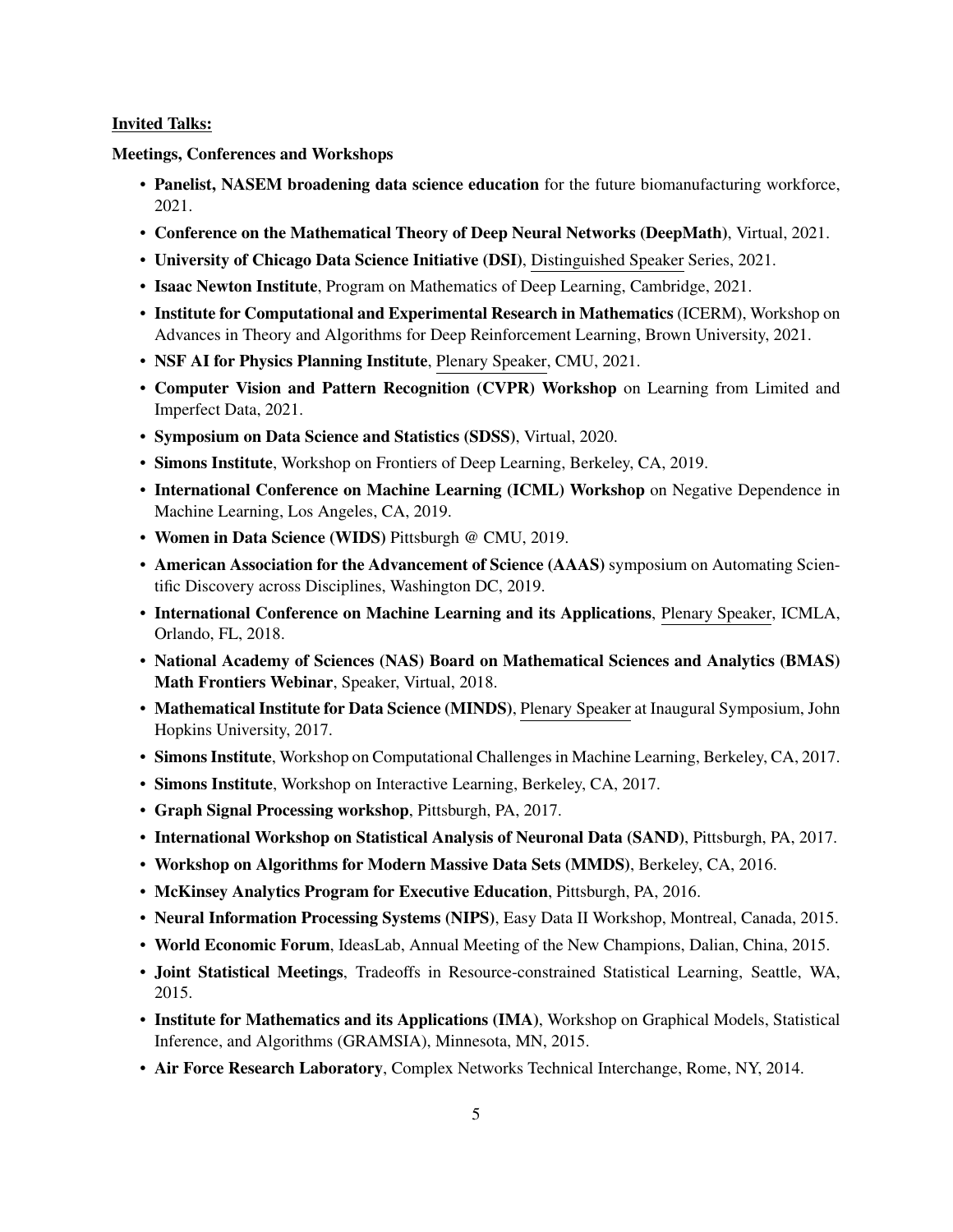- International Society for Business and Industrial Statistics (ISBIS) and the ASA Section on Statistical Learning and Data Mining (SLDM) joint meeting, Active Learning session, Durham, NC, 2014.
- SIAM Conference on Optimization, Minisymposium on Optimization for Clustering and Classification, San Diego, CA, 2014.
- Institut des Hautes Études Scientifiques (IHES), Fête Parisienne in Computation, Inference and Optimization: A Young Researchers' Forum, Paris, France, 2013.
- Banff International Research Station, Workshop on Asymptotics of Large-Scale Interacting Networks, Banff, Canada, 2013.
- Information Theory and Applications (ITA) Workshop, San Diego, CA, 2013.
- Systems, Information, Learning, and Optimization (SILO) Workshop, Madison, WI, 2013.
- LaunchCMU Research and Technology Startup Showcase, Pittsburgh, PA, 2013.
- International Conference on Signal Processing and Communications (SPCOM), Bangalore, India, 2012.
- National Security Agency (NSA) Graph Analytics Workshop, Pittsburgh, PA, 2012.
- SIAM Conference on Imaging Science, Minisymposium on Low Rank Modeling and its Applications to Imaging, Philadelphia, PA, 2012.
- Information Theory and Applications (ITA) Workshop, San Diego, CA, 2012.
- Institute for Mathematics and its Applications (IMA), Workshop on Large Graphs: Modeling, Algorithms and Applications, Minnesota, MN, 2011.
- Workshop on Infusing Statistics and Engineering, Cambridge, MA, 2011.
- Information Theory and Applications (ITA) Workshop, San Diego, CA, 2011.
- Shanks Workshop on Machine learning and the Analysis of High Dimensional Data Sets, Nashville, TN, 2010.
- Statistical and Applied Mathematics Sciences Institute (SAMSI), Complex Networks Modeling Workshop, Research Triangle Park, NC, 2010.
- International Conference on Statistics and Society, Sparse inference session, Beijing, China, 2010.
- SIAM Conference on Imaging Science, Minisymposium on Emerging Themes in Geometric Data Modeling with Applications to Imaging, Chicago, IL, 2010.
- Information Theory and Applications (ITA) Workshop, San Diego, CA, 2010.
- Workshop on Statistical Signal Processing, Madison, WI, 2009.
- Network Mapping and Measurement Conference (NMMC), Laboratory for Telecommunications Sciences, College Park, MD, 2009.

#### Departmental Seminars

- John Hopkins University, Department of Civil and Systems Engineering, 2021.
- Stanford University, Information Systems Laboratory (ISL) Colloquium, 2021.
- University of California, Berkeley, Berkeley Laboratory for Information and System Sciences Seminar, 2021.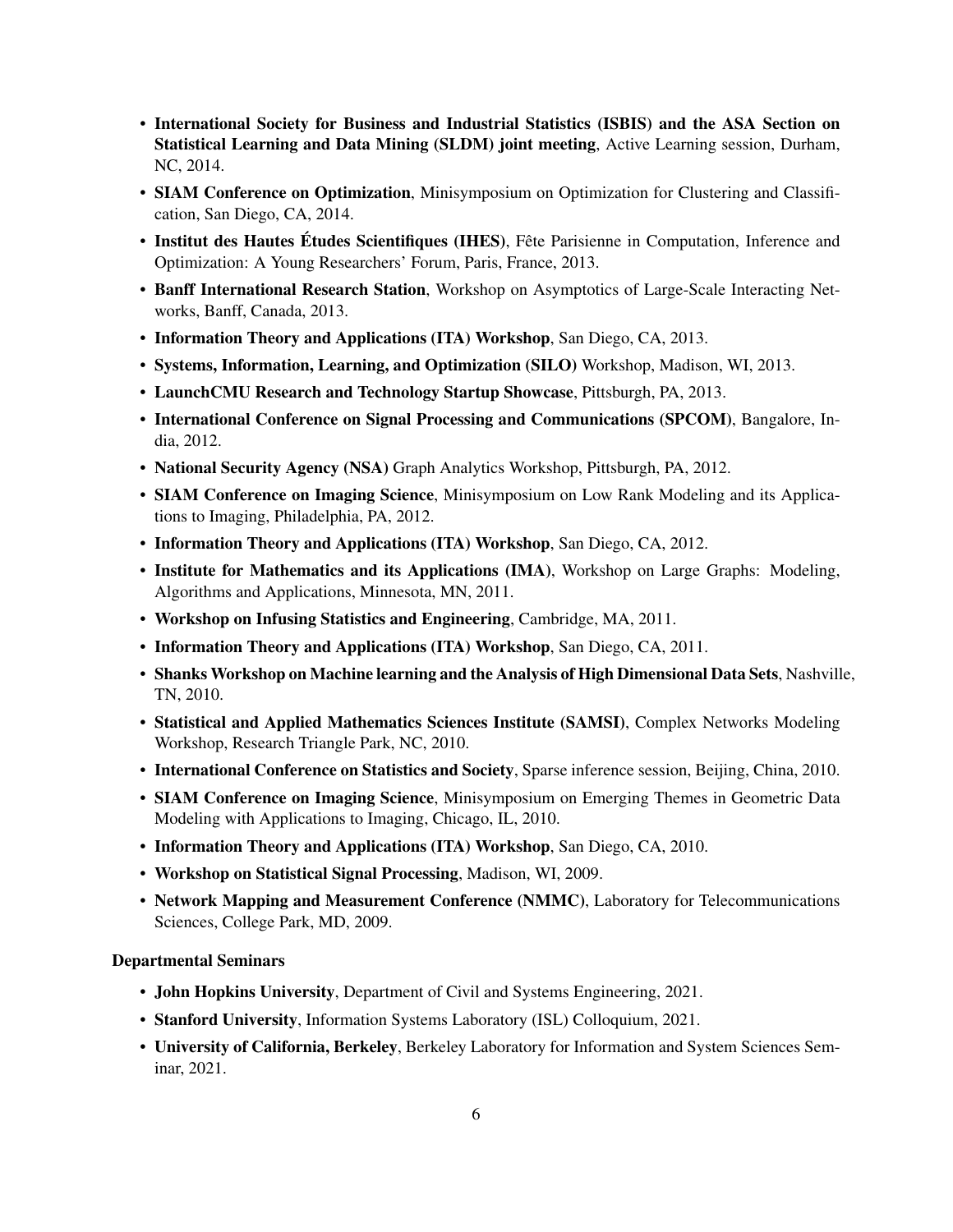- Carnegie Mellon University, Physics Department, 2020.
- MIT, Laboratory for Information and Decision Sciences (LIDS) Seminar, 2019.
- Georgia Institute of Technology, School of Industrial and Systems Engineering, Stat Seminar, 2017.
- University of Pittsburgh, Department of Statistics, 2017.
- University of California, Berkeley, Neyman Statistics Seminar, 2017.
- Carnegie Mellon University, Electrical and Computer Engineering Department, 2017.
- Princeton University, Wilks Statistics Seminar, 2015.
- University of Pennsylvania, Wharton Statistics Department, 2015.
- Duke University, Electrical and Computer Engineering Department, 2014.
- University of California, San Diego, Computer Science Department, 2014.
- University of Wisconsin, Madison, Computer Science Department, 2012.
- Georgia Institute of Technology, School of Electrical and Computer Engineering, 2012.
- University of Wisconsin, Madison, Electrical and Computer Engineering Department, 2011.
- Boston University, Statistics & Probability seminar, Department of Mathematics and Statistics, 2010.
- Carnegie Mellon University, Statistics Department, 2009.
- Purdue University, Electrical and Computer Engineering Department, 2009.
- West Virginia University, Lane Department of Computer Science & Electrical Engineering, 2009.
- Carnegie Mellon University, Machine Learning Department, 2009.
- Rice University, Electrical and Computer Engineering Department, 2009.

#### Professional Activities:

| <b>Program Chair</b>    | International Conference on Machine Learning ICML 2020<br>International Conference on Artificial Intelligence and Statistics AISTATS 2017<br>Institute of Mathematical Statistics (IMS) New Researchers Conference 2013                                                                                                                                                                                                                                                                                                                                                                                                                                                                     |
|-------------------------|---------------------------------------------------------------------------------------------------------------------------------------------------------------------------------------------------------------------------------------------------------------------------------------------------------------------------------------------------------------------------------------------------------------------------------------------------------------------------------------------------------------------------------------------------------------------------------------------------------------------------------------------------------------------------------------------|
| <b>Associate Editor</b> | IEEE Transactions on Information Theory, 2019-21<br>IEEE Transactions on Signal and Information Processing over Networks, 2019-21                                                                                                                                                                                                                                                                                                                                                                                                                                                                                                                                                           |
| <b>Guest Editor</b>     | Electronic Journal of Statistics, special issue, 2017                                                                                                                                                                                                                                                                                                                                                                                                                                                                                                                                                                                                                                       |
| <b>Senior Committee</b> | External advisory board, NSF AI Institute for Future Edge Networks and Dis-<br>tributed Intelligence (AI-EDGE), 2021-26<br>Committee on Applied and Theoretical Statistics, National Academy of Sciences<br>2017-2023<br>NASEM Committee on Advising NSF on its Efforts to Achieve the Nation's Vision<br>for the Materials Genome Initiative (DMREF), 2021-22<br>Lead expert team, ONR/NIST supported TMS A.I. Science & Technology Acceler-<br>ator Study, 2021-22<br>Scientific committee of the Conference of International Indian Statistical Associa-<br>tion (IISA), 2022<br>Conference review process committee, NeurIPS 2021<br>NSF Innovation Lab on Data Inspired Chemistry 2018 |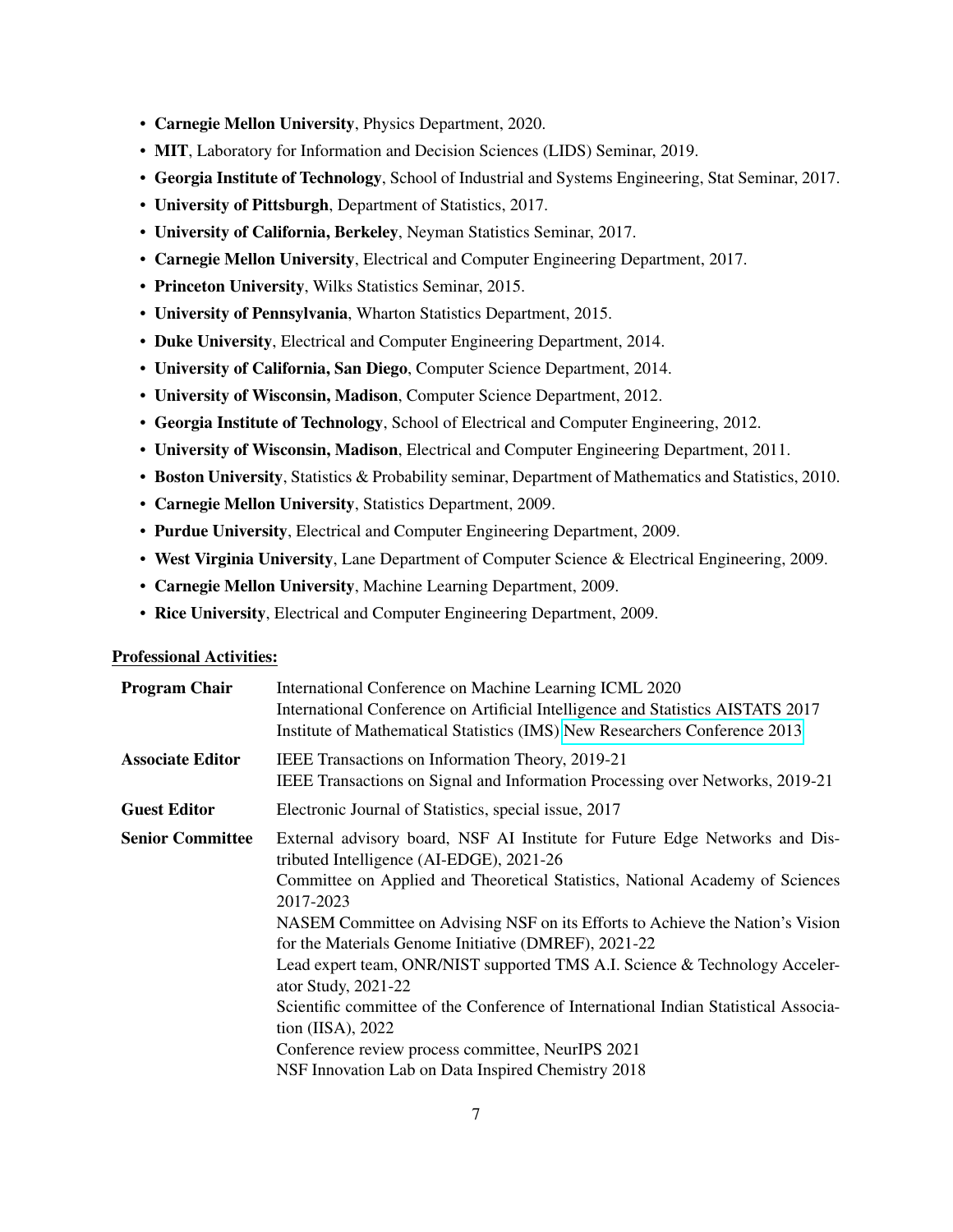|                       | International Conference on Artificial Intelligence and Statistics AISTATS 2016<br>Conference on Neural Information Processing Systems NIPS 2012, 2013, 2015<br>International Conference on Machine Learning ICML 2013, 2015<br>IEEE International Conference on Big Data 2013<br>ASE/IEEE International Conference on Big Data 2013<br>Institute of Mathematical Statistics (IMS) New Researchers Conference 2012<br>International Conference on Signal Processing and Communications, SPCOM 2012<br>IEEE Wireless Communications and Mobile Computing Conference, IWCMC 2010                                                                                                                                                                                                                                                                                                                                                                                                                                                                                                                                                         |
|-----------------------|----------------------------------------------------------------------------------------------------------------------------------------------------------------------------------------------------------------------------------------------------------------------------------------------------------------------------------------------------------------------------------------------------------------------------------------------------------------------------------------------------------------------------------------------------------------------------------------------------------------------------------------------------------------------------------------------------------------------------------------------------------------------------------------------------------------------------------------------------------------------------------------------------------------------------------------------------------------------------------------------------------------------------------------------------------------------------------------------------------------------------------------|
| Organizer             | AAAI workshop on Design and Manufacturing (ADAM), 2022<br>National Academies Workshop on ML/AI to Advance Earth System Science, 2021<br>Machine Learning in Materials Science Symposium, Materials Science & Technol-<br>ogy (MS&T) Meeting, 2020<br>Simons Institute Workshop on Sublinear Algorithms and Nearest Neighbor Search,<br>2018<br>ICML Workshop on Active Learning: Theory and Practice, 2015<br>Institute of Mathematical Statistics (IMS) Annual Meeting, Invited session, 2015<br>NIPS Workshop on Algebraic Topology and Machine Learning, 2012<br>Institute for Mathematics and its Applications (IMA), Workshop on High Dimen-<br>sional Phenomena, 2011<br>IEEE Statistical Signal Processing Workshop SSP, Student organizer, 2007                                                                                                                                                                                                                                                                                                                                                                                |
| <b>Grant Reviewer</b> | NSF IIS Panelist 2010, 2011, 2017<br>United States-Israel Binational Science Foundation 2013                                                                                                                                                                                                                                                                                                                                                                                                                                                                                                                                                                                                                                                                                                                                                                                                                                                                                                                                                                                                                                           |
| <b>Paper Reviewer</b> | Journal of Machine Learning Research<br><b>Annals of Statistics</b><br><b>Annals of Applied Statistics</b><br>Proceedings of the National Academy of Sciences<br>IEEE Transactions on Information Theory<br><b>IEEE Transactions on Signal Processing</b><br><b>ACM Transactions on Sensor Networks</b><br>Communications of the ACM<br>Probability Theory and Related Fields<br>Elsevier Journal of Multivariate Analysis<br><b>Statistics and Computing Journal</b><br>Machine Learning Journal<br>Journal of Mathematical Imaging and Vision<br>IEEE International Symposium on Information Theory ISIT 2014<br>IEEE International Symposium on Signal Processing Advances in Wireless Com-<br>munications SPAWC 2014<br>Intl. Conf. Artificial Intelligence and Statistics AISTATS 2010, 2011, 2012, 2013<br>International Conference on Machine Learning ICML 2010, 2012<br>Uncertainty in Artificial Intelligence UAI 2012<br>Conference on Learning Theory COLT 2009, 2012<br>Conference on Neural Information Processing Systems NIPS 2008, 2009, 2010<br>IEEE Wireless Comm. and Mobile Computing Conference IWCMC 2009, 2010 |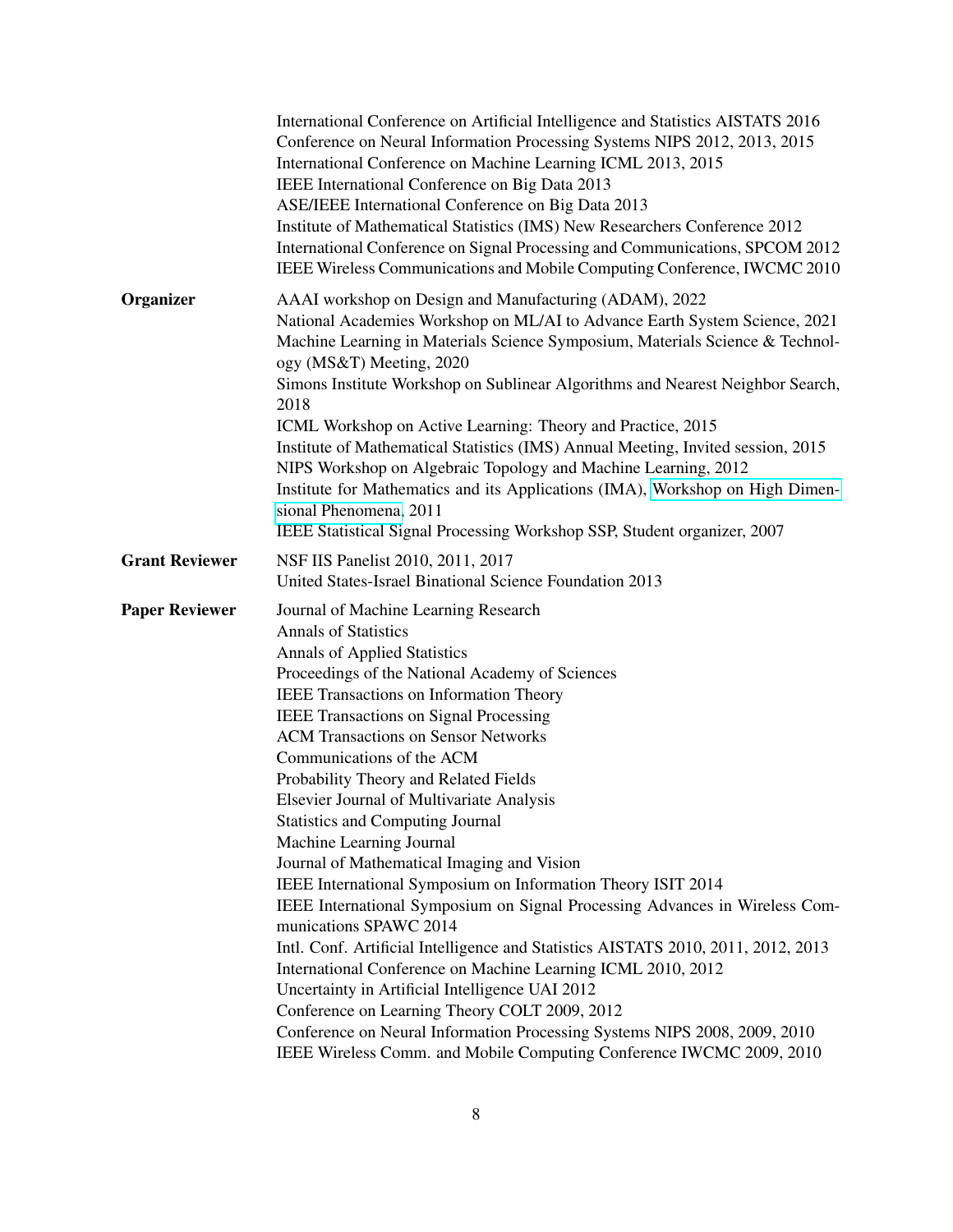# University Activities:

| Co-director                                | Machine Learning Department PhD program, 2017-18                                                                                                                                                                                                                                                                                                                                                                                                                                                   |
|--------------------------------------------|----------------------------------------------------------------------------------------------------------------------------------------------------------------------------------------------------------------------------------------------------------------------------------------------------------------------------------------------------------------------------------------------------------------------------------------------------------------------------------------------------|
| <b>Service Committees</b>                  | CMU, SCS Women Faculty Steering Committee, 2021<br>CMU, K&L Gates Ethics and Computation Steering Committee, 2017-2018<br>CMU, Neuroscience Institute Head Search Committee, 2016-17<br>CMU, Brainhub Steering Committee, 2015-18<br>CMU, Berkman Grant Committee, 2010, 2011                                                                                                                                                                                                                      |
|                                            | School of Computer Science, Dean Search Committee, 2013-14<br>School of Computer Science, Fellowship Committee, 2011<br>School of Computer Science, Google Fellowship Committee 2010                                                                                                                                                                                                                                                                                                               |
|                                            | Machine Learning Department, Review and promotion committees' member (2)<br>and chair (2), 2019-21<br>Machine Learning Department, PhD admissions committee, 2021<br>Machine Learning Department, Speaking skills committee, 2019-21<br>Machine Learning Department, Wellness committee, 2017-19<br>Machine Learning Department, Hiring Committee, 2011, 2012, 2016<br>Machine Learning Department, Head Search Committee, 2015<br>Machine Learning Department, Retreat Organizing Committee, 2013 |
| Mentorship                                 | Machine Learning Department, Junior Faculty Mentor (Hoda, Virginia)<br>Joint Statistics-Machine Learning, ML Mentor (Addison Hu)<br>Joint Machine Learning-Public Policy, ML Mentor (Lingxiao Zhao)                                                                                                                                                                                                                                                                                                |
| <b>Thesis Committees</b><br>(Non-advisees) | Ruosong Wang (PhD, Machine Learning)<br>Tackling Challenges in Modern Reinforcement Learning: Long Planning Horizon<br>and Large State Space                                                                                                                                                                                                                                                                                                                                                       |
|                                            | Patrick Funk (PhD, Engineering and Public Policy)<br>Modeling Expert choice at the Technical Frontier                                                                                                                                                                                                                                                                                                                                                                                              |
|                                            | Dhivya Eswaran (PhD, Computer Science)<br>Mining Anomalies using Static and Dynamic Graphs                                                                                                                                                                                                                                                                                                                                                                                                         |
|                                            | Yuexin Wu (PhD, Language and Information Technology)<br>Learning with Graph-based Modeling and Neural Networks                                                                                                                                                                                                                                                                                                                                                                                     |
|                                            | Veeranjaneyulu Sadhanala (PhD, Machine Learning)<br>Nonparametric Methods with Total Variation Type Regularization                                                                                                                                                                                                                                                                                                                                                                                 |
|                                            | Kirthevasan Kanadasamy (PhD, Machine Learning)<br>Tuning Hyper-parameters without Grad Students: Scaling up Bandit Optimisation                                                                                                                                                                                                                                                                                                                                                                    |
|                                            | Victor Okhoya (PhD, Architecture)<br>Applications of Data Science in Architecture                                                                                                                                                                                                                                                                                                                                                                                                                  |
|                                            | Pengcheng Zhou (PhD, Joint Neural Computation and Machine Learning)<br>Computational Tools for Identification and Analysis of Neuronal Population Activity                                                                                                                                                                                                                                                                                                                                         |
|                                            | Miguel Araujo (PhD, CMU-Portugal Program)<br>Communities and Anomalies in Large Labeled Graphs                                                                                                                                                                                                                                                                                                                                                                                                     |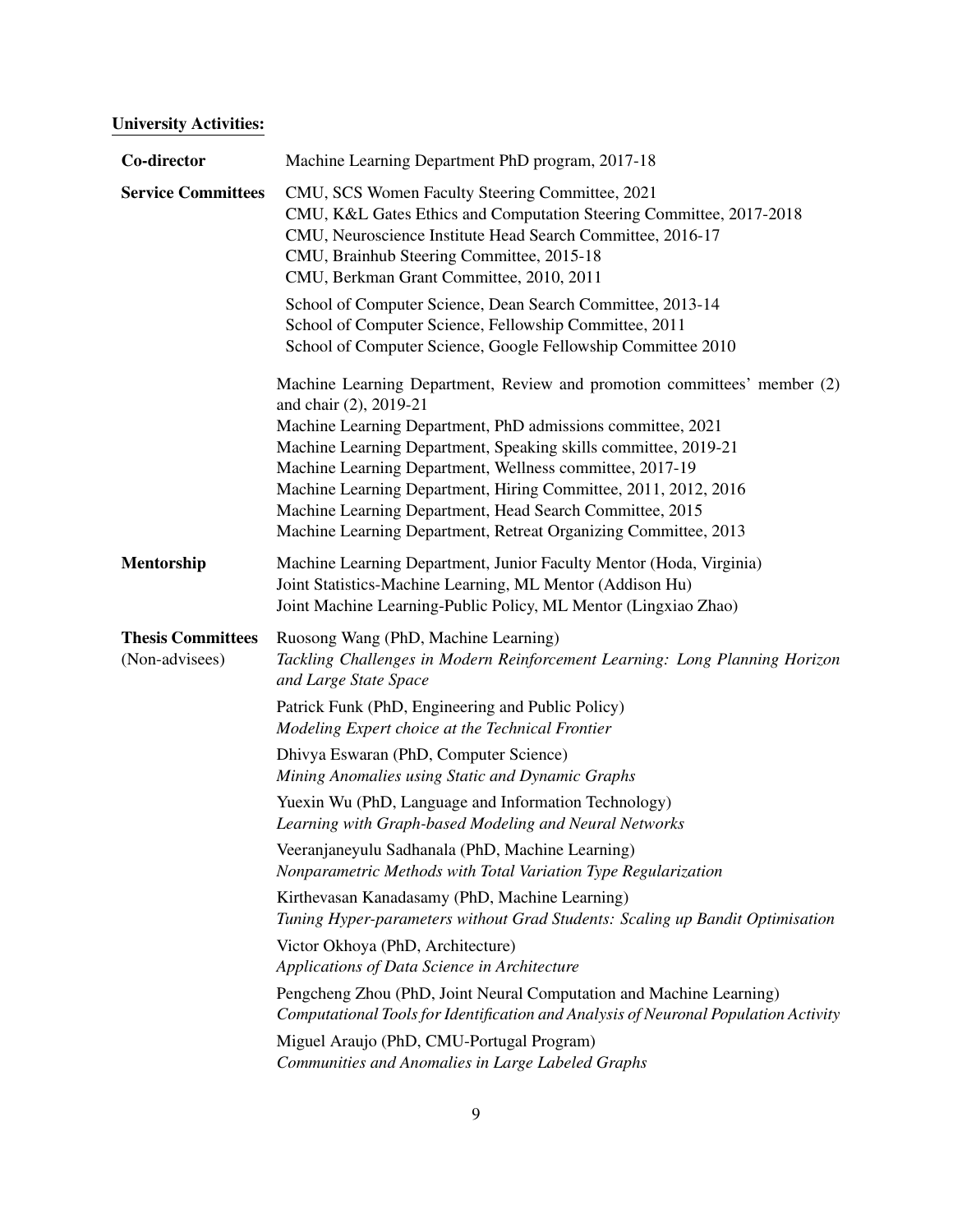|                             | Siheng Chen (PhD, Electrical and Computer Engineering)<br>Data Science on Graphs: Tools and Applications                                                                                 |
|-----------------------------|------------------------------------------------------------------------------------------------------------------------------------------------------------------------------------------|
|                             | Yifei Ma (PhD, Machine Learning)<br>Active Search and Bandit Methods for Complex Actions and Rewards                                                                                     |
|                             | Eric Heim (PhD, Computer Science, University of Pittsburgh)<br>Efficiently and effectively learning models of similarity from human feedback                                             |
|                             | Min Xu (PhD, Machine Learning)<br>Shape constrained estimation in high dimensions                                                                                                        |
|                             | Narges Sharif Razavian (PhD, Language Technologies)<br>Continuous Graphical Models for Static and Dynamic Distributions: Application<br>to Structural Biology                            |
|                             | Sivaraman Balakrishnan (PhD, Language Technologies)<br>Finding and Leveraging Structure in Learning Problems                                                                             |
|                             | Mladen Kolar (PhD, Machine Learning)<br>Uncovering Structure in High-Dimensions: Networks and Multi-task Learning<br>Problems                                                            |
|                             | Brian Kent (PhD, Statistics)<br>Using structured sparse regression to add anatomical constraints to functional<br>brain connectivity models                                              |
|                             | Liang Xiong (PhD, Machine Learning)<br>On Learning from Collective Data                                                                                                                  |
|                             | Leman Akoglu (PhD, Computer Science)<br>Mining and Modeling Real Graphs: Patterns, Generators, Anomalies, and Tools                                                                      |
|                             | Maheshkumar Sabhnani (PhD, Machine Learning)<br>Disjunctive Anomaly Detection: Identifying Complex Anomalous Patterns                                                                    |
|                             | Yang Xu (PhD, Machine Learning - special track in the center for the neural basis<br>of cognition)                                                                                       |
|                             | Dynamics of visual category learning with MEG<br>Daniel Percival (PhD, Statistics)                                                                                                       |
|                             | <b>Structured Sparsity</b>                                                                                                                                                               |
|                             | Shannon Quinn (MS, Biological Sciences)<br>A Framework for Inferring Protein Location as a Function of Condition                                                                         |
| <b>Outreach Activities:</b> |                                                                                                                                                                                          |
| <b>Invited Speaker</b>      | Winchester Thurston High School, Pittsburgh, PA, 2021-22<br>Women in Data Science, Pittsburgh@CMU, 2019<br>Andrew's Leap - summer enrichment program for high school students, CMU, 2012 |
| <b>Team Leader</b>          | Neurohackathon, QualComm and Brainhub, CMU, 2015                                                                                                                                         |

CMU, 2011, 2015

Opportunities for undergraduate women research in Computer Science [\(OurCS\)](http://www.cs.cmu.edu/ourcs/Team_Leaders_and_Projects.html),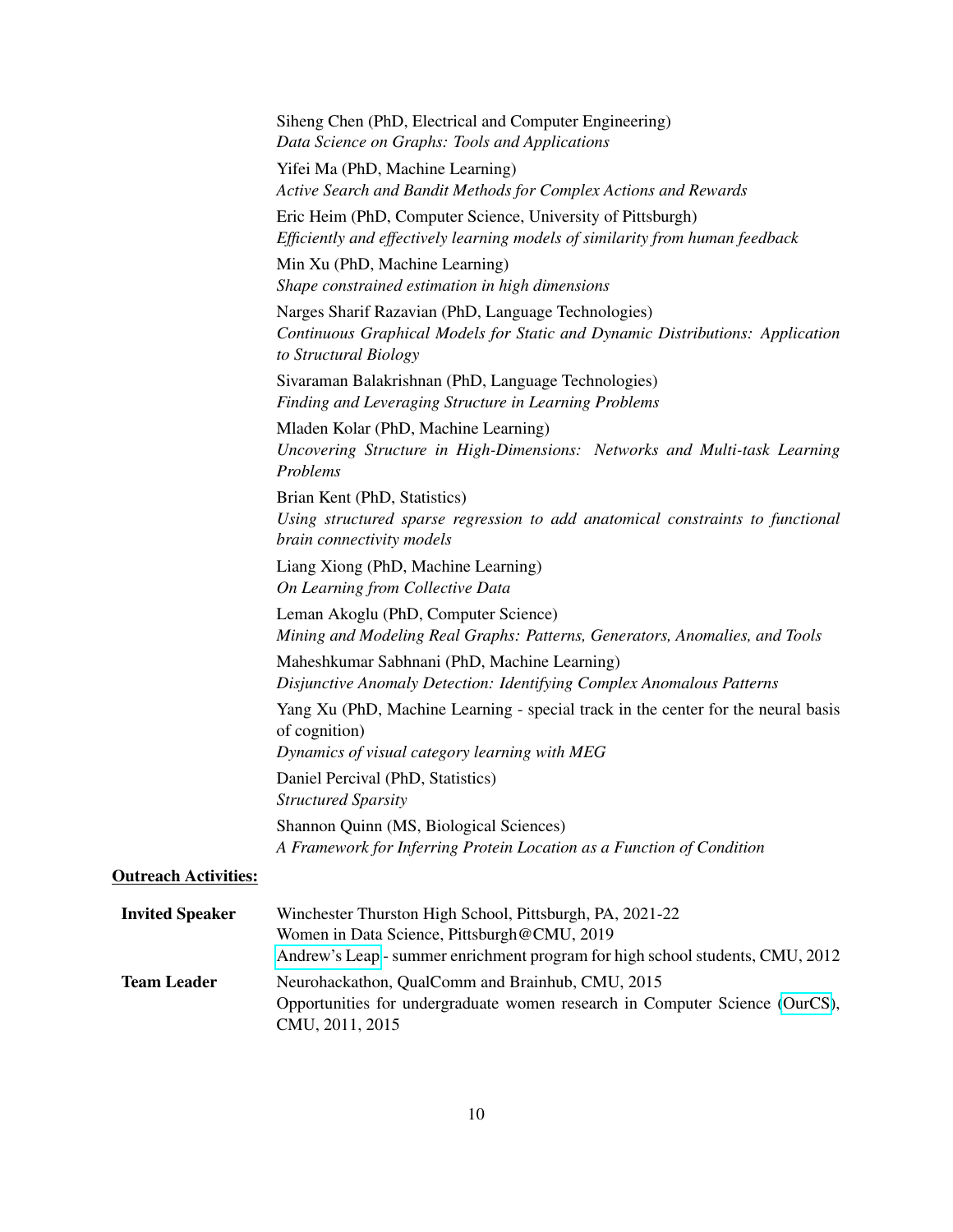| <b>Panelist</b> | ACM SIGKDD Conference on Knowledge Discovery and Data mining (KDD)         |
|-----------------|----------------------------------------------------------------------------|
|                 | Women's Panel, 2021                                                        |
|                 | STEM superstar for Girls Love STEM Mashup, Carnegie Science Center, Pitts- |
|                 | burgh, PA, 2015                                                            |
|                 | AAUW (The American Association of University Women) STEM Careers high      |
|                 | school program, Fox Chapel, PA, 2011, 2013                                 |
|                 | PA STEM Girls Collaborative Annual Conference, Allison Park, PA, 2011      |
|                 | Faculty panel, Women@SCS lunch, CMU, 2011                                  |
| <b>Mentor</b>   | Women in Machine Learning (WiML) workshop, NeurIPS 2020                    |

#### Research Publications:

(Available at [http://www.cs.cmu.edu/˜aarti/pubs.html](http://www.cs.cmu.edu/~aarti/pubs.html))

# Journal papers:

- 1. C. Rastogi, S. Balakrishnan, N. B. Shah and A. Singh. Two-Sample Testing with Pairwise Comparison Data and the Role of Modeling Assumptions. *Journal of Machine Learning Research (JMLR)*, 2021, *accepted*.
- 2. I. Stelmakh, N. Shah and A. Singh. PeerReview4All: Fair and Accurate Reviewer Assignment in Peer Review. *Journal of Machine Learning Research (JMLR)*, vol. 22, no. 163, pp. 1-66, 2021.
- 3. I. Kim\*, A. Ramdas\*, A. Singh and L. Wasserman. Classification accuracy as a proxy for two sample testing. *Annals of Statistics*, vol. 49, no. 1, pp. 411-434, 2021.
- 4. Z. Allen-Zhu\*, Y. Li\*, A. Singh\* and Y. Wang\*. Near-Optimal Discrete Optimization for Experimental Design: A Regret Minimization Approach. *Mathematical Programming (Series A)*, vol. 186, pp. 439-478, 2021.
- 5. Y. Xu, H. Muthakana, S. Balakrishnan, A. Singh and A. Dubrawski. Nonparametric Regression with Comparisons: Escaping the Curse of Dimensionality with Ordinal Information. *Journal of Machine Learning Research (JMLR)*, vol. 21, no. 162, pp. 1-54, 2020.
- 6. E. M. Jimenez, D. Ding, L. Su, A. R. Joshi, A. Singh, B. Reeja-Jayan and J. Beuth. Parametric Analysis to Quantify Process Input Influence on the Printed Densities of Binder Jetted Alumina Ceramics. *Additive Manufacturing*, vol. 30, 100864, 2019.
- 7. Y. Wang, J. Wang, S. Balakrishnan and A. Singh. Rate Optimal Estimation and Confidence Intervals for High-dimensional Regression with Missing Covariates. *Journal of Multivariate Analysis*, vol. 174, pp. 104526, 2019.
- 8. Y. Wang, S. Balakrishnan and A. Singh. Optimization of Smooth Functions with Noisy Observations: Local Minimax Rates. *IEEE Transactions on Information Theory*, vol. 65, no. 11, pp.7350-7366, 2019.
- 9. Y. Wang, Y.-X. Wang and A. Singh. A Theoretical Analysis of Noisy Sparse Subspace Clustering on Dimensionality-Reduced Data. *IEEE Transactions on Information Theory*, vol. 65, no. 2, pp. 685-706, 2019.
- 10. M. Azizyan, A. Krishnamurthy, A. Singh. Extreme Compressive Sampling for Covariance Estimation. *IEEE Transactions on Information Theory*, vol. 64, no. 2, pp. 7613-7635, 2018.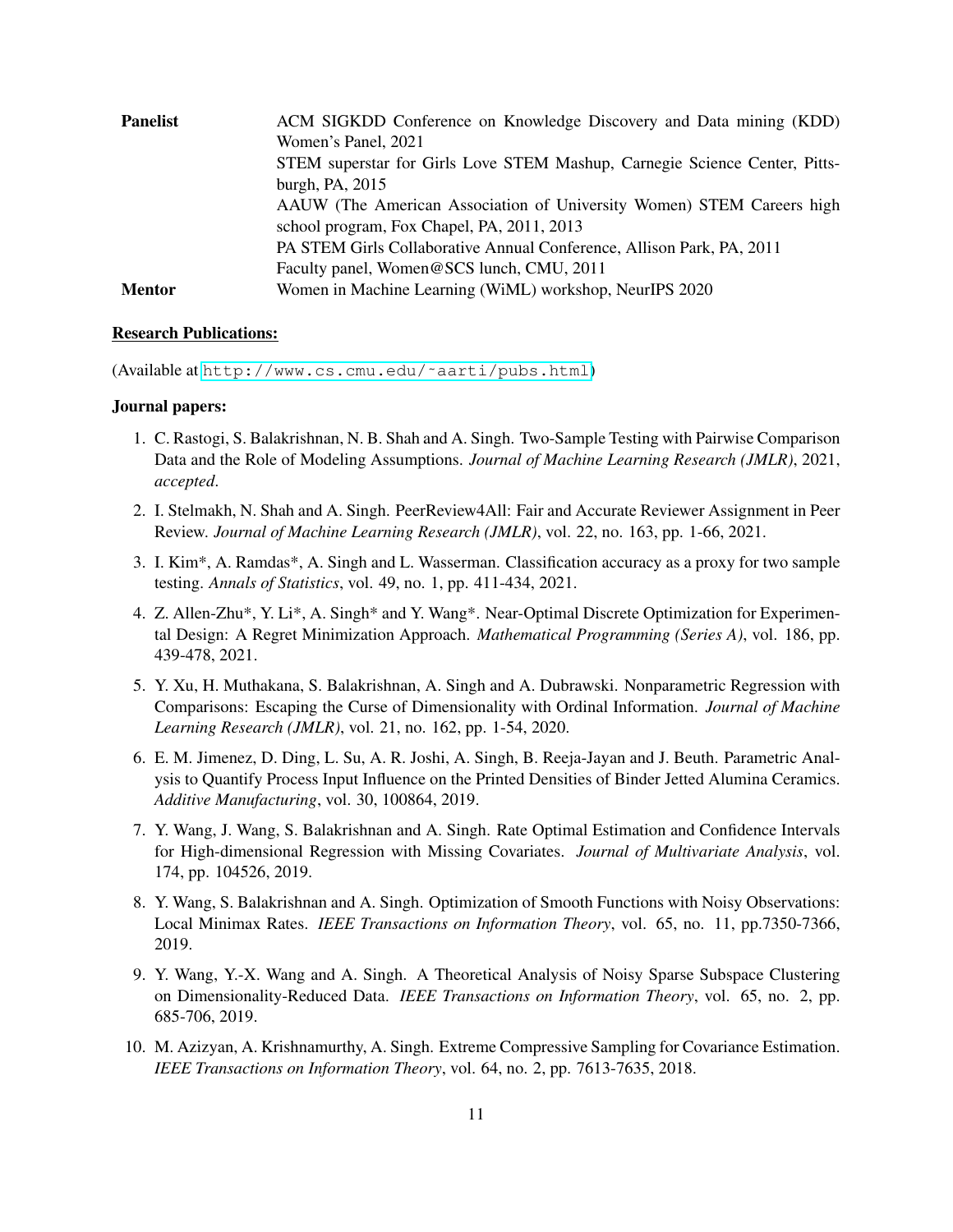- 11. Y. Wang and A. Singh. Provably Correct Active Sampling Algorithms for Matrix Column Subset Selection with Missing Data. *Journal of Machine Learning Research (JMLR)*, pp. 1-42, vol. 18, no. 156, 2018.
- 12. Y. Wang, A. W. Yu and A. Singh. On Computationally Tractable Selection of Experiments in Measurement Constrained Regression Models. *Journal of Machine Learning Research (JMLR)*, pp. 1-41, vol. 18, no. 143, 2017.
- 13. S. Balakrishnan, M. Kolar, A. Rinaldo and A. Singh. Recovering Block-structured Activations Using Compressive Measurements. *Electronic Journal of Statistics*, pp. 2647-2678, vol. 11, no. 1, 2017.
- 14. S. Chen, Y. Yang, S. Zong, A. Singh, and J. Kovačević. Detecting localized categorical attributes on graphs. *IEEE Transactions on Signal Processing*, pp. 2725 - 2740, vol. 65, no. 10, 2017.
- 15. P. J. Gianaros, L. K. Sheu, F. Uyar, J. Koushik, J. R. Jennings, T. Wager, A. Singh and T. Verstynen. A Brain Phenotype for Stressor-Evoked Blood Pressure Reactivity. *Journal of the American Heart Association (JAHA)*, e006053, vol. 6, no. 9, 2017.
- 16. F.-C. Yeh, J. Vettel, A. Singh, B. Poczos, S. Grafton, K. Erickson, W.-Y. Tseng, and T. Verstynen. Quantifying Differences and Similarities in Whole-Brain White Matter Architecture Using Local Connectome Fingerprints. *PLOS Computational Biology*, e1005203, pp. 1-17, vol. 12, no. 11, 2016.
- 17. S. Chen, R. Varma, A. Singh, and J. Kovačević. Signal recovery on graphs: Fundamental limits of sampling strategies. *IEEE Transactions on Signal and Information Processing over Networks, special issue on Inference and Learning over Networks*, pp. 539 - 554, vol. 2, no. 4, 2016.
- 18. J. Sharpnack, A. Singh and A. Rinaldo. Detecting Anomalous Activity on Networks with the Graph Fourier Scan Statistic. *IEEE Transactions on Signal Processing*, pp. 364-379, vol. 64, no. 2, 2016.
- 19. B. Fasy, F. Lecci, A. Rinaldo, L. Wasserman, S. Balakrishnan and A. Singh. Confidence Sets For Persistence Diagrams. *Annals of Statistics*, Vol. 42, No. 6, 2301-2339, 2014.
- 20. F. Chazal, B. Fasy, F. Lecci, A. Rinaldo, A. Singh and L. Wasserman. On the Bootstrap for Persistence Diagrams and Landscapes. *Modeling and Analysis of Information Systems*, pp. 111-120, vol. 20, no. 6, 2013.
- 21. M. Azizyan, A. Singh and L. Wasserman. Density-sensitive Semisupervised Inference. *Annals of Statistics*, pp. 751-771, vol. 41, no. 2, 2013.
- 22. A. Rinaldo, A. Singh, R. Nugent and L. Wasserman. Stability of Density-based Clustering. *Journal of Machine Learning Research (JMLR)*, pp. 905-948, vol. 13, 2012.
- 23. A. Singh, C. Scott and R. Nowak. Adaptive Hausdorff Estimation of Density Level Sets. *Annals of Statistics*, pp. 2760-2782, vol. 37, no. 5B, 2009.
- 24. A. Singh, J. E. Scharer, J. H. Booske and J. G. Wohlbier. Second and Third-order Signal Injection for ¨ Nonlinear Distortion Suppression in a Traveling Wave Tube. *IEEE Transactions on Electron Devices, Special Issue on Vacuum Electron Devices*, pp. 709-717, vol. 52, no. 5, May 2005.
- 25. A. Singh, J. G. Wohlbier, J. H. Booske and J. E. Scharer. Experimental Verification of the Mechanisms ¨ for Nonlinear Harmonic Growth and Suppression by Harmonic Injection in a Traveling Wave Tube. *Physical Review Letters*, vol. 92, no. 20, Article 205005, 2004.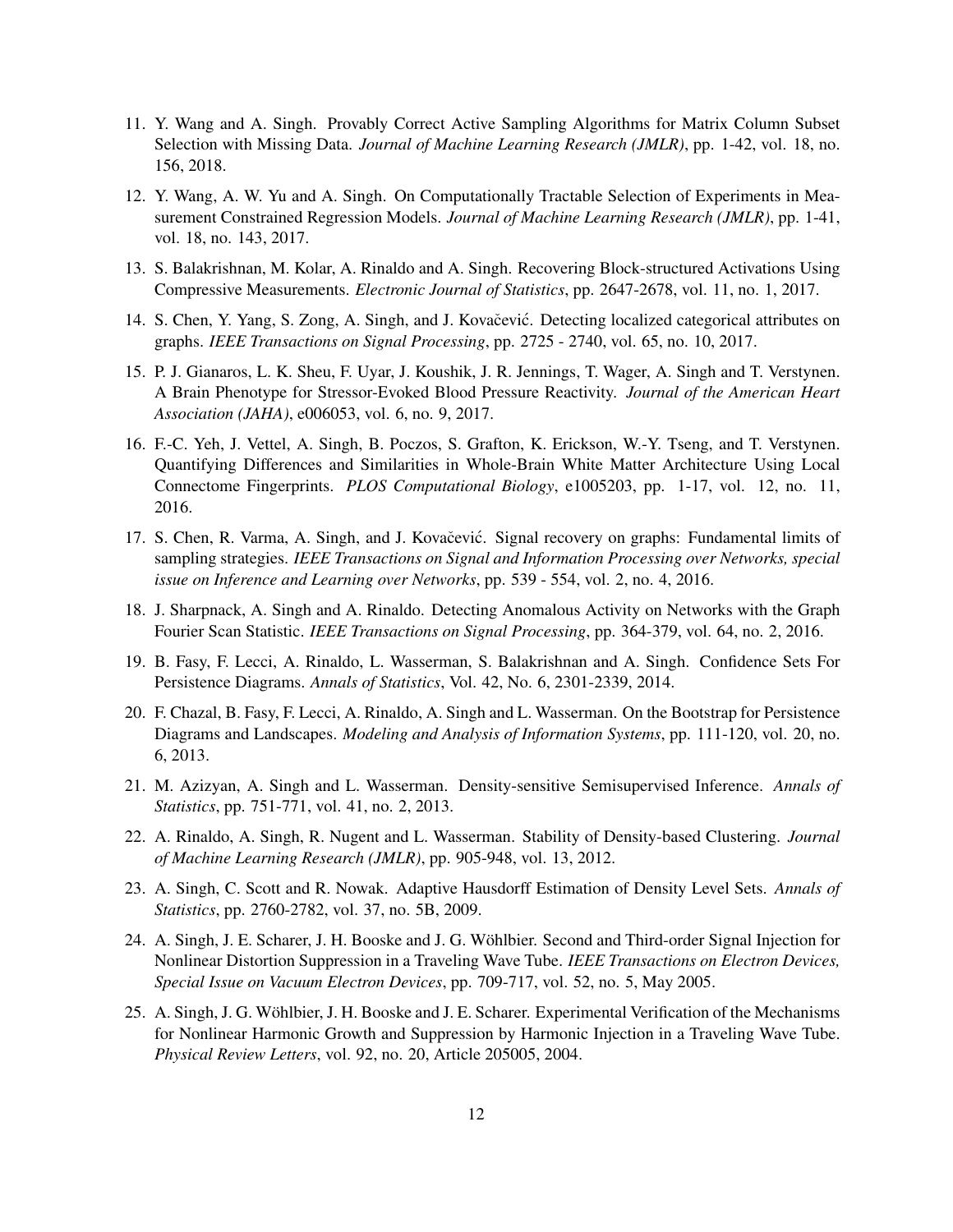- 26. S. Bhattacharjee, C. Marchewka, J. Welter, R. Kowalczyk, C. B. Wilsen, Y. Y. Lau, J. H. Booske, A. Singh, J. E. Scharer, R. M. Gilgenbach, M. J. Neumann, and M. W. Keyser. Suppression of Thirdorder Intermodulation in a Klystron by Third-order Injection. *Physical Review Letters*, 90, Article 098303, 2003.
- 27. M. Wirth, A. Singh, J. Scharer and J. Booske. Third-Order Intermodulation Reduction by Harmonic Injection in a TWT Amplifier. *IEEE Transactions on Electron Devices*, pp. 1082-84, vol. 49, No. 6, June 2002.

# Peer-Reviewed Conference papers<sup>[1](#page-12-0)</sup>:

- 28. S. Karp, E. Winston, Y. Li and A. Singh. Local Signal Adaptivity: Provable Feature Learning in Neural Networks Beyond Kernels. *Neural Information Processing Systems*, NeurIPS, 2021. (acceptance rate =  $26\%$ )
- 29. O. Neopane, A. Ramdas and A. Singh. Best Arm Identification under Additive Transfer Bandits. *Asilomar Conference on Signals, Systems, and Computers*, 2021, best student paper award.
- 30. Y. Liu, Y. Wang and A. Singh. Smooth Bandit Optimization: Generalization to Holder Space. *Artificial Intelligence and Statistics*, AISTATS, 2021. (acceptance rate 455/1527 = 29.8%)
- 31. I. Stelmakh, N. Shah and A. Singh. Catch Me if I Can: Detecting Strategic Behaviour in Peer Assessment. *AAAI Conference on Artificial Intelligence*, 2021. (acceptance rate 1692/7911 = 21%)
- 32. I. Stelmakh, N. Shah, A. Singh and H. Daume III. A Novice-Reviewer Experiment to Address Scarcity of Qualified Reviewers in Large Conferences. *AAAI Conference on Artificial Intelligence*, 2021. (acceptance rate  $1692/7911 = 21\%$
- 33. I. Stelmakh, N. Shah, A. Singh and H. Daume III. Prior and Prejudice: The Novice Reviewers' Bias against Resubmissions in Conference Peer Review. *ACM Conference on Computer-Supported Cooperative Work and Social Computing*, CSCW 2021.
- 34. Y. Xu, R. Wang, L. F. Yang, A. Singh and A. Dubrawski. Preference-based Reinforcement Learning with Finite-Time Guarantees. *Neural Information Processing Systems*, NeurIPS 2020. (acceptance rate  $1900/9454 = 20\%$ , spotlight 3%)
- 35. Y. Xu, A. Joshi, A. Singh and A. Dubrawski. Zeroth Order Non-convex optimization with Dueling-Choice Bandits. *Conference on Uncertainty in Artificial Intelligence*, UAI 2020. (acceptance rate  $142/515 = 27.6\%)$
- 36. Y. Xu, X. Chen, A. Singh and A. Dubrawski. Thresholding Bandit Problem with both Duels and Pulls. *Artificial Intelligence and Statistics*, AISTATS 2020.
- 37. C. Rastogi, S. Balakrishnan, N. B. Shah and A. Singh. Two-Sample Testing with Pairwise Comparison Data and the Role of Modeling Assumptions. *IEEE International Symposium on Information Theory*, ISIT 2020.
- 38. I. Stelmakh, N. B. Shah and A. Singh. On testing for biases in peer review. *Neural Information Processing Systems*, NeurIPS 2019. (acceptance rate 1428/6743 = 21.1%, spotlight 164/6743 = 2.4%) *A preliminary version appeared in workshop on Mechanism Design for Social Good, MD4SG, 2019.*

<span id="page-12-0"></span><sup>&</sup>lt;sup>1</sup>In Computer Science, peer-reviewed conferences are typically highly selective and the primary mode of publication; note acceptance rates.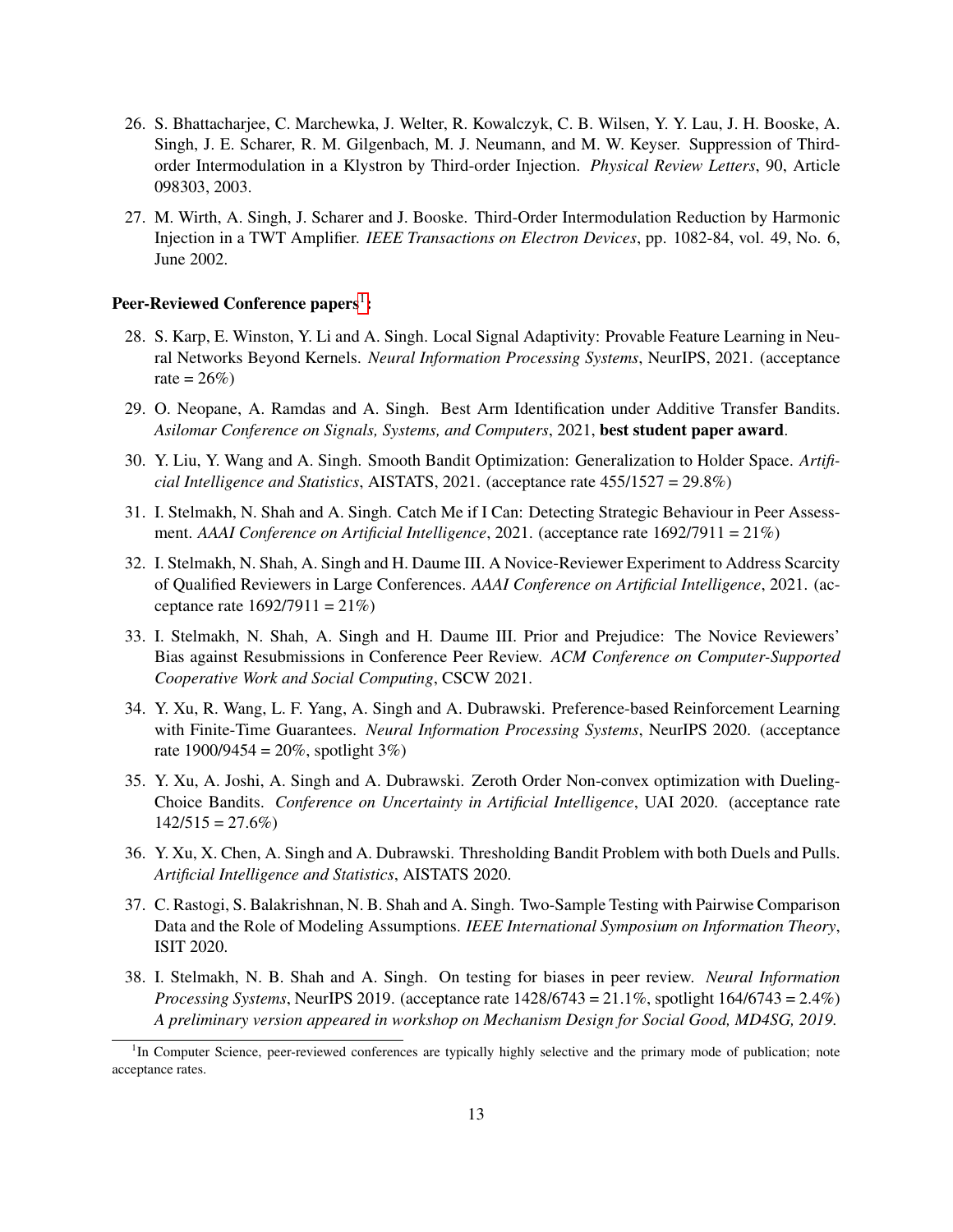- 39. I. Stelmakh, N. B. Shah and A. Singh. PeerReview4All: Fair and Accurate Reviewer Assignment in Peer Review. *Algorithmic Learning Theory*, ALT 2019.
- 40. S. S. Du\*, X. Zhai\*, B. Poczos and A. Singh. Gradient Descent Provably Optimizes Over-parameterized Neural Networks. *International Conference on Learning Representations*, ICLR 2019. (acceptance rate  $500/1591 = 31.4\%$
- 41. Y. Wu, B. Poczos and A. Singh. Towards Understanding the Generalization Bias of Two Layer Convolutional Linear Classifiers with Gradient Descent. *Artificial Intelligence in Statistics*, AISTATS 2019. (acceptance rate 360/1111=32%)
- 42. Y. Wang, S. Balakrishnan and A. Singh. Optimization of Smooth Functions with Noisy Observations: Local Minimax Rates. *Neural Information Processing Systems*, NeurIPS 2018. (acceptance rate  $1011/4856 = 20.8\%$
- 43. S. Du\*, Y. Wang\*, X. Zhai, S. Balakrishnan, R. Salakhutdinov and A. Singh. How Many Samples are Needed to Learn a Convolutional Neural Network? *Neural Information Processing Systems*, NeurIPS 2018. NVIDIA Pioneer Award (acceptance rate 1011/4856 = 20.8%)
- 44. Y. Xu, S. Balakrishnan, A. Singh and A. Dubrawski. Interactive Linear Regression with Pairwise Comparisons. *Asilomar Conference on Signals, Systems and Computers*, 2018, *invited paper*.
- 45. Y. Wang, E. Ulu, A. Singh and L. B. Kara. Efficient Load Sampling for Worst-Case Structural Analysis under Force Location Uncertainty. *ASME 2018 International Design Engineering Technical Conferences & Computers and Information in Engineering Conference*, IDETC 2018.
- 46. Y. J. Choe, S. Balakrishnan, A. Singh, J. M. Vettel and T. Verstynen. Local White Matter Architecture Defines Functional Brain Dynamics. *IEEE International Conference on Systems, Man and Cybernetics*, SMC 2018, Franklin V. Taylor Memorial best paper award.
- 47. Y. Xu, H. Muthakana, S. Balakrishnan, A. Singh and A. Dubrawski. Nonparametric Regression with Comparisons: Escaping the Curse of Dimensionality with Ordinal Information. *International Conference on Machine Learning*, ICML 2018. (acceptance rate 618/2473 = 25%, Long talk)
- 48. S. Du, J. D. Lee, Y. Tian, B. Poczos and A. Singh. Gradient Descent Learns One-hidden-layer CNN: Don't be Afraid of Spurious Local Minima. *International Conference of Machine Learning*, ICML 2018. (acceptance rate 618/2473 = 25%, Long talk)
- 49. X. Lei, M. Berges, B. Akinci and A. Singh. Experiments in using nonlinear regression for business activity normalization in the Energy Star benchmarking method. *International Conference on Computing in Civil and Building Engineering*, ICCCBE 2018.
- 50. Y. Wang, S. Du, S. Balakrishnan and A. Singh. Stochastic Zeroth-order Optimization in High Dimensions. *Accepted as oral presentation at International Conference on Artificial Intelligence and Statistics*, AISTATS 2018. (acceptance rate 214/645 = 33%, oral 31/645 = 4.8%)
- 51. Y. Wang and A. Singh. Linear quantization by effective resistance sampling. *Accepted at IEEE International Conference on Acoustics, Speech and Signal Processing*, ICASSP 2018, *invited paper*.
- 52. S. Du, C. Jin, J. Lee, M. Jordan, B. Poczos and A. Singh. Gradient Descent Can Take Exponential Time to Escape Saddle Points. *Neural Information Processing Systems*, NIPS 2017. (acceptance rate  $679/3240 = 21\%$ , spotlight  $112/3240 = 3.45\%$ )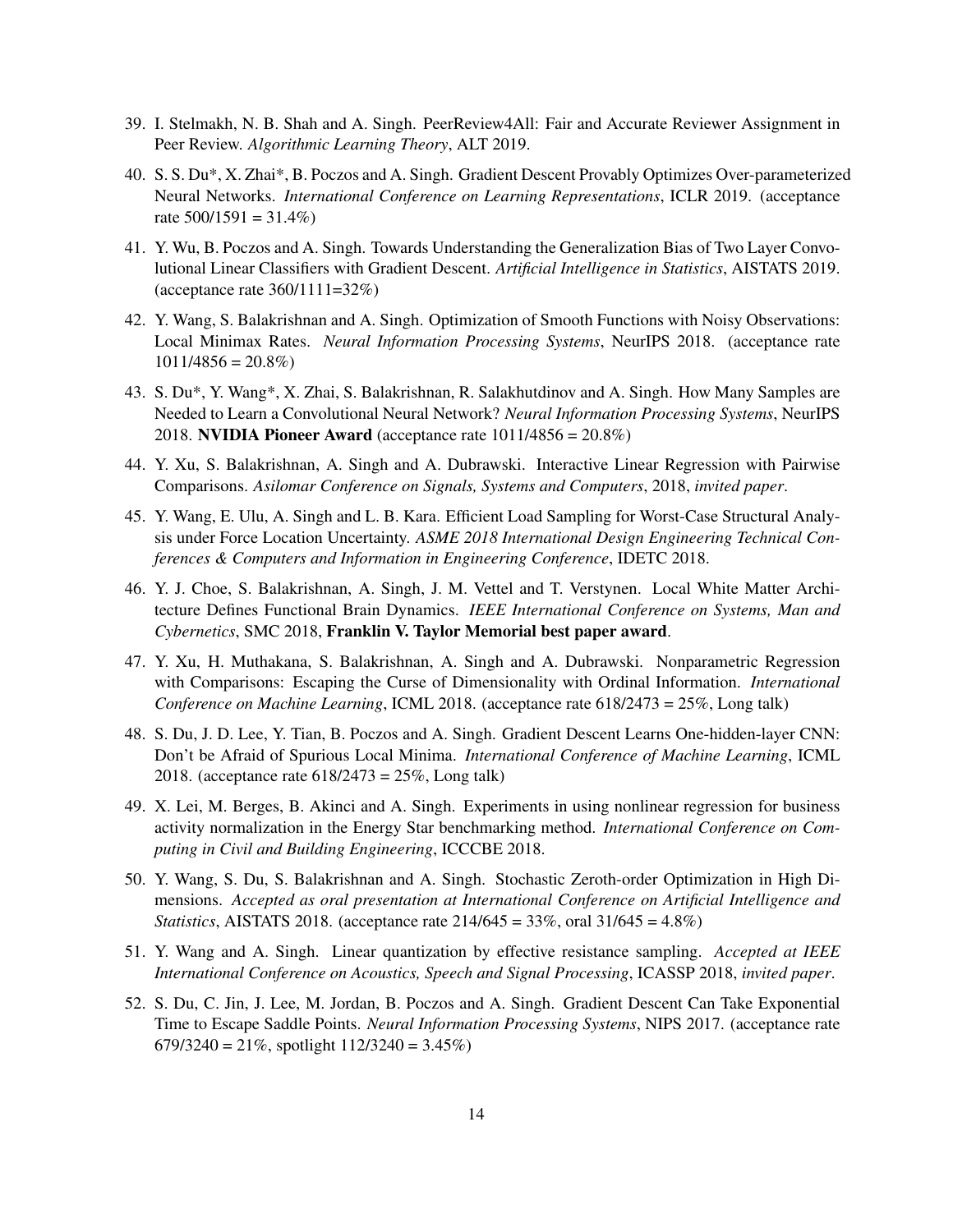- 53. Y. Xu, H. Zhang, K. Miller, A. Singh and A. Dubrawski. Noise-Tolerant Interactive Learning Using Pairwise Comparisons. *Neural Information Processing Systems*, NIPS 2017. (acceptance rate  $679/3240 = 21\%$
- 54. S. Du, Y. Wang and A. Singh. On the Power of Truncated SVD for General High-rank Matrix Estimation Problems. *Neural Information Processing Systems*, NIPS 2017. (acceptance rate 679/3240 = 21%)
- 55. S. Du, J. Koushik, A. Singh and B. Poczos. Hypothesis Transfer Learning via Transformation Functions. *Neural Information Processing Systems*, NIPS 2017. (acceptance rate 679/3240 = 21%)
- 56. Z. A.-Zhu, Y. Li, A. Singh, and Y. Wang. Near-Optimal Design of Experiments via Regret Minimization. *International Conference on Machine Learning*, ICML 2017. (acceptance rate 433/1701 = 25.5%) *A preliminary version appeared in NIPS workshop on Discrete Structures in Machine Learning, 2017*.
- 57. P. Xie, A. Singh, and E. Xing. Uncorrelation and Evenness: A New Diversity-Promoting Regularizer. *International Conference on Machine Learning*, ICML 2017. (acceptance rate 433/1701 = 25.5%)
- 58. S. Balakrishnan, S. S. Du, J. Li, and A. Singh. Computationally Efficient Robust Sparse Estimation in High Dimensions. *Conference of Learning Theory*, COLT 2017. (acceptance rate 73/228 = 32.0%)
- 59. Bo Li\*\*, Yining Wang\*\*, Aarti Singh and Yevgeniy Vorobeychik. Data Poisoning Attacks on Factorization-Based Collaborative Filtering. *Neural Information Processing Systems*, NIPS 2016. (acceptance rate  $73/228 = 24.0\%$ ; spotlight presentation = 7.4%)
- 60. S. Chen, Y. Yang, A. Singh, and J. Kovačević. Signal detection on graphs: Bernoulli noise model. *IEEE Global Conference on Signal and Information Processing*, GlobalSIP 2016.
- 61. D. Isenberg, A. Ramdas, A. Singh and L. Wasserman. Minimax Lower Bounds for Linear Independence Testing. *IEEE International Symposium on Information Theory*, ISIT 2016.
- 62. S. Chen, R. Varma, A. Singh and J. Kovačević. A statistical perspective of sampling scores for linear regression. *IEEE International Symposium on Information Theory*, ISIT 2016.
- 63. G. Dasarathy, A. Singh, M.-F. Balcan and J.H. Park. Active Learning Algorithms for Graphical Model Selection. *International Conference on Artificial Intelligence and Statistics*, AISTATS 2016. (acceptance rate  $165/537 = 30.7\%$ ; oral presentation  $35/537 = 6.5\%$ )
- 64. Y. Wang, Y.-X. Wang and A. Singh. Graph Connectivity in Noisy Sparse Subspace Clustering. *International Conference on Artificial Intelligence and Statistics*, AISTATS 2016. (acceptance rate 165/537  $= 30.7\%)$
- 65. Y. Wang and A. Singh. Noise-adaptive Margin-based Active Learning for Multi-dimensional Data and Lower Bounds under Tsybakov Noise Condition. *AAAI Conference on Artificial Intelligence*, AAAI 2016. (acceptance rate 549/2132 = 26%)
- 66. S. Chen, R. Varma, A. Singh and J. Kovačević. Representations of piecewise smooth signals on graphs. *IEEE International Conference on Acoustic, Speech and Signal Processing*, ICASSP 2016.
- 67. Y. Wang, Y.-X. Wang and A. Singh. Differentially Private Subspace Clustering. *Annual Conference on Neural Information Processing Systems*, NIPS 2015. (acceptance rate 403/1838 = 21.9%)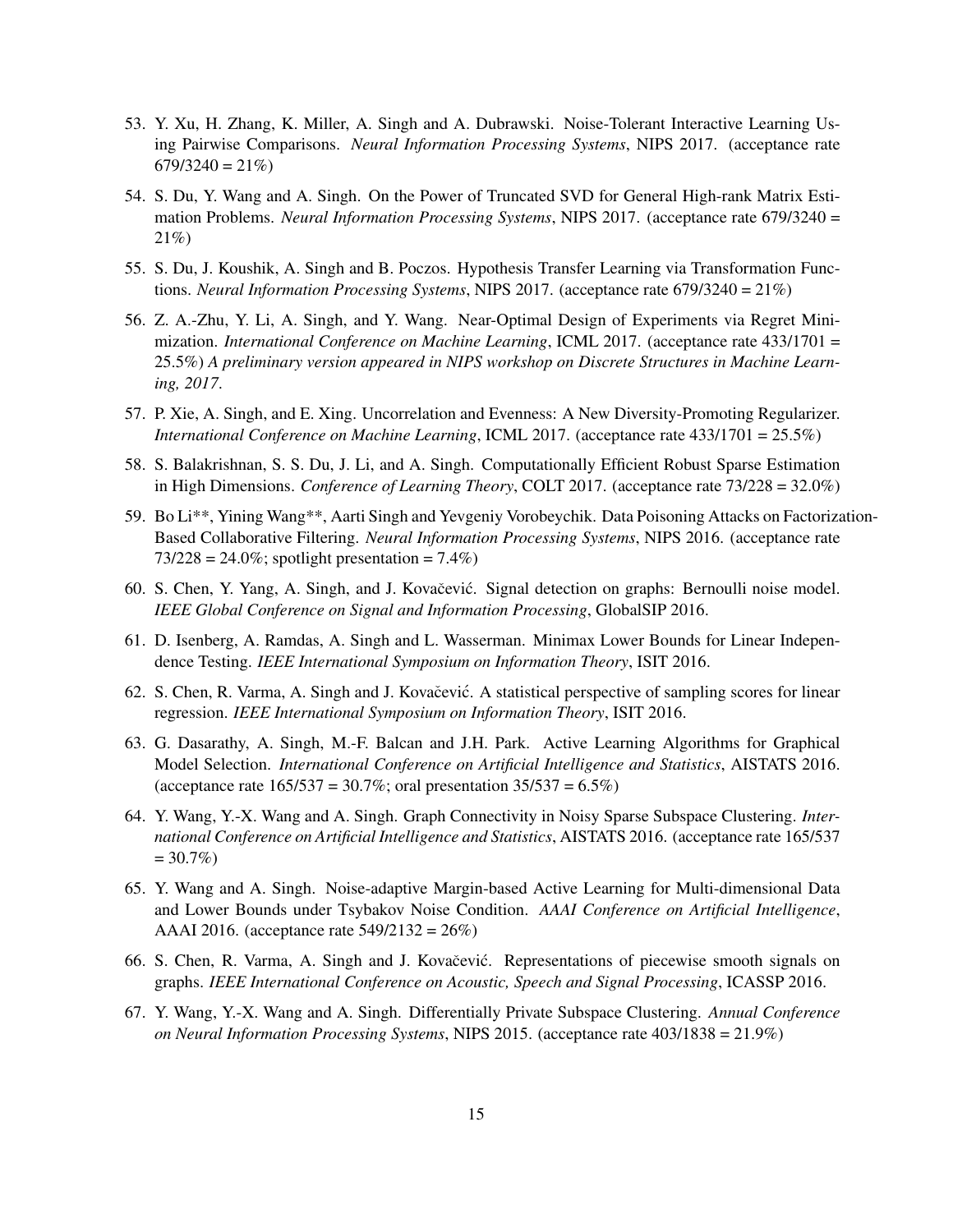- 68. Y. Wang, Y.-X. Wang and A. Singh. A Deterministic Analysis of Noisy Sparse Subspace Clustering for Dimensionality-reduced Data. *International Conference on Machine Learning*, ICML 2015. (acceptance rate  $270/1037 = 26.0\%)$
- 69. Y. Wang and A. Singh. An Empirical Comparison of Sampling Techniques for Matrix Column Subset Selection. *Allerton Conference on Communication, Control and Computing*, 2015.
- 70. S. Chen, R. Varma, A. Singh and J. Kovačević. Signal recovery on graphs: Random versus experimentally designed sampling. *Sampling Theory and Applications*, SampTA 2015, *invited paper*.
- 71. Y. Wang and A. Singh. Column Subset Selection with Missing Data via Active Sampling. *International Conference on Artificial Intelligence and Statistics*, AISTATS 2015. (acceptance rate 127/442  $= 28.7\%)$
- 72. S. Reddi, A. Ramdas, B. Poczos, A. Singh and L. Wasserman. On the High Dimensional Power of a Linear-Time Two Sample Test under Mean-shift Alternatives. *International Conference on Artificial Intelligence and Statistics*, AISTATS 2015. (acceptance rate 127/442 = 28.7%)
- 73. M. Azizyan, A. Singh and L. Wasserman. Efficient Sparse Clustering of High-Dimensional Nonspherical Gaussian Mixtures. *International Conference on Artificial Intelligence and Statistics*, AIS-TATS 2015. (acceptance rate 127/442 = 28.7%)
- 74. S. Reddi, A. Ramdas, B. Poczos, A. Singh and L. Wasserman. On the Decreasing Power of Kernel and Distance based Nonparametric Hypothesis Tests in High Dimensions. *AAAI Conference on Artificial Intelligence*, 2015. (acceptance rate 531/1991 = 26.7%)
- 75. M. Azizyan, A. Krishnamurthy and A. Singh. Subspace Learning from Extremely Compressed Measurements. *Asilomar Conference on Signals, Systems, and Computers*, 2014, *invited paper*, *finalist for best student paper award*.
- 76. A. Ramdas, B. Poczos, A. Singh and L. Wasserman. An Analysis of Active Learning with Uniform Feature Noise. *International Conference on Artificial Intelligence and Statistics*, AISTATS 2014. (acceptance rate =  $120/335 = 35.8\%$ ; oral presentation =  $22/335 = 6.6\%$ ).
- 77. J. Oliva, B. Poczos, T. Verstynen, A. Singh, J. Schneider, F.-C. Yeh and E.-Y. Tseng. FuSSO: Functional Shrinkage and Selection Operator. *International Conference on Artificial Intelligence and Statistics*, AISTATS 2014. *A preliminary version appeared in NIPS 2013 workshop on Modern Nonparametric Methods in Machine Learning*.
- 78. A. Krishnamurthy and A. Singh. Low-Rank Matrix and Tensor Completion via Adaptive Sampling. *Annual Conference on Neural Information Processing Systems*, NIPS 2013. (acceptance rate =  $360/1420 = 25.3\%$ ).
- 79. M. Azizyan, A. Singh and L. Wasserman. Minimax Theory for High-dimensional Gaussian Mixtures with Sparse Mean Separation. *Annual Conference on Neural Information Processing Systems*, NIPS 2013. (acceptance rate =  $360/1420 = 25.3\%$ ).
- 80. S. Balakrishnan, S. Narayanan, A. Rinaldo, A. Singh and L. Wasserman. Cluster Trees on Manifolds. *Annual Conference on Neural Information Processing Systems*, NIPS 2013. (acceptance rate =  $360/1420 = 25.3\%$ ).
- 81. J. Sharpnack, A. Krishnamurthy and A. Singh. Near-optimal Anomaly Detection in Graphs using Lovasz Extended Scan Statistic. *Annual Conference on Neural Information Processing Systems*, NIPS 2013. (acceptance rate = 360/1420 = 25.3%).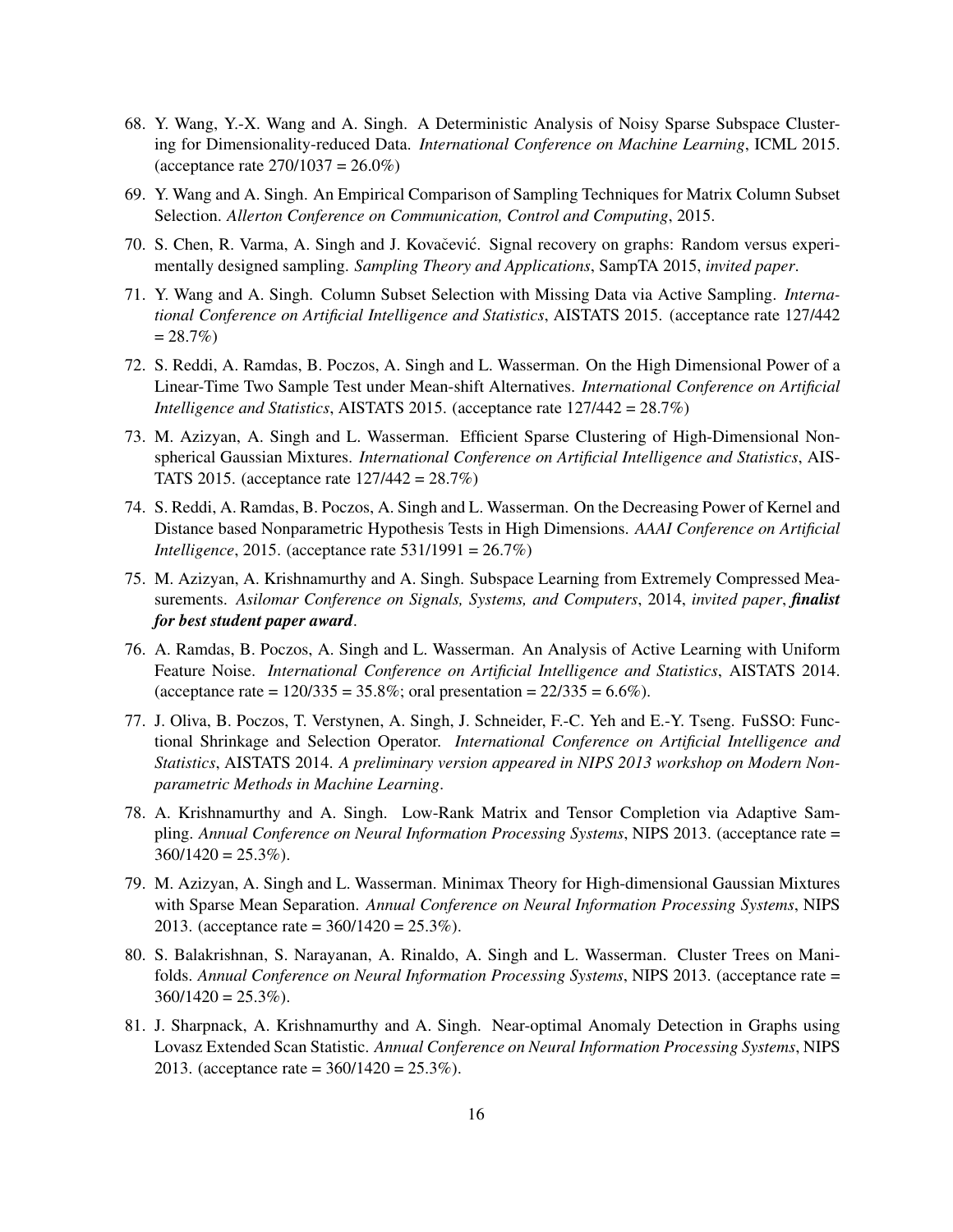- 82. A. Krishnamurthy, J. Sharpnack and A. Singh. Recovering Graph-Structured Activations using Adaptive Compressive Measurements. *Asilomar Conference on Signals, Systems, and Computers*, 2013, *invited paper,* best student paper award.
- 83. A. Ramdas and A. Singh. Algorithmic Connections between Active Learning and Stochastic Convex Optimization. *Algorithmic Learning Theory*, ALT 2013. *Preliminary version appeared in NIPS 2013 workshop on Optimization for Machine Learning and an abridged version in IEEE Global Conference on Signal and Information Processing GlobalSIP 2013*.
- 84. A. Ramdas and A. Singh. Optimal rates for stochastic convex optimization under Tsybakov noise condition. *International Conference on Machine Learning*, ICML 2013. (acceptance rate: 283/1204  $= 24\%$ ; oral presentation  $= 143/1204 = 12\%$
- 85. J. Sharpnack, A. Krishnamurthy and A. Singh. Detecting Activations over Graphs using Spanning Tree Wavelet Bases. *International Conference on Artificial Intelligence and Statistics*, AISTATS 2013. (acceptance rate  $71/211 = 33.6\%$ ; oral presentation  $24/211 = 11.3\%$ )
- 86. J. Sharpnack, A. Rinaldo and A. Singh. Changepoint Detection over Graphs with the Spectral Scan Statistic. *International Conference on Artificial Intelligence and Statistics*, AISTATS 2013. (acceptance rate 71/211 = 33.6%) *A summary appeared in IEEE Global Conference on Signal and Information Processing, GlobalSIP 2013*.
- 87. B. Poczos, A. Rinaldo, A. Singh and L. Wasserman. Distribution-free Distribution Regression. *International Conference on Artificial Intelligence and Statistics*, AISTATS 2013. (acceptance rate 71/211  $= 33.6\%$ ; oral presentation  $24/211 = 11.3\%$ )
- 88. M. Azizyan and A. Singh. Subspace detection of high-dimensional vectors using compressive sampling. *IEEE Statistical Signal Processing Workshop*, SSP 2012.
- 89. A. Singh, A. Krishnamurhty, S. Balakrishnan and M. Xu. Completion of high-rank ultrametric matrices using selective entries. *International Conference on Signal Processing and Communications*, SPCOM 2012, *invited paper*.
- 90. A. Krishnamurthy, S. Balakrishnan, M. Xu and A. Singh. Efficient Active Algorithms for Hierarchical Clustering. *International Conference on Machine Learning*, ICML 2012. (acceptance rate 243/890 = 27.3%)
- 91. J. Sharpnack, A. Rinaldo and A. Singh. Sparsistency of the Edge Lasso over Graphs. *International Conference on Artificial Intelligence and Statistics*, AISTATS 2012. (acceptance rate < 134/400 = 33.5%)
- 92. S. Balakrishnan, A. Rinaldo, D. Sheehy, A. Singh and L. Wasserman. Minimax Rates for Homology Inference. *International Conference on Artificial Intelligence and Statistics*, AISTATS 2012. (acceptance rate  $\langle 134/400 = 33.5\%$ ; oral presentation  $\langle 24/400 = 6\% \rangle$
- 93. A. Krishnamurthy and A. Singh. Robust Multi-Source Network Tomography using Selective Probes. *IEEE International Conference on Computer Communications*, INFOCOM 2012. (acceptance rate  $278/1547 = 18\%)$
- 94. S. Balakrishnan, M. Xu, A. Krishnamurthy and A. Singh. Noise Thresholds for Spectral Clustering. *Annual Conference on Neural Information Processing Systems*, NIPS 2011. (acceptance rate 305/1400=22%, spotlight 46/1400 = 3.3%)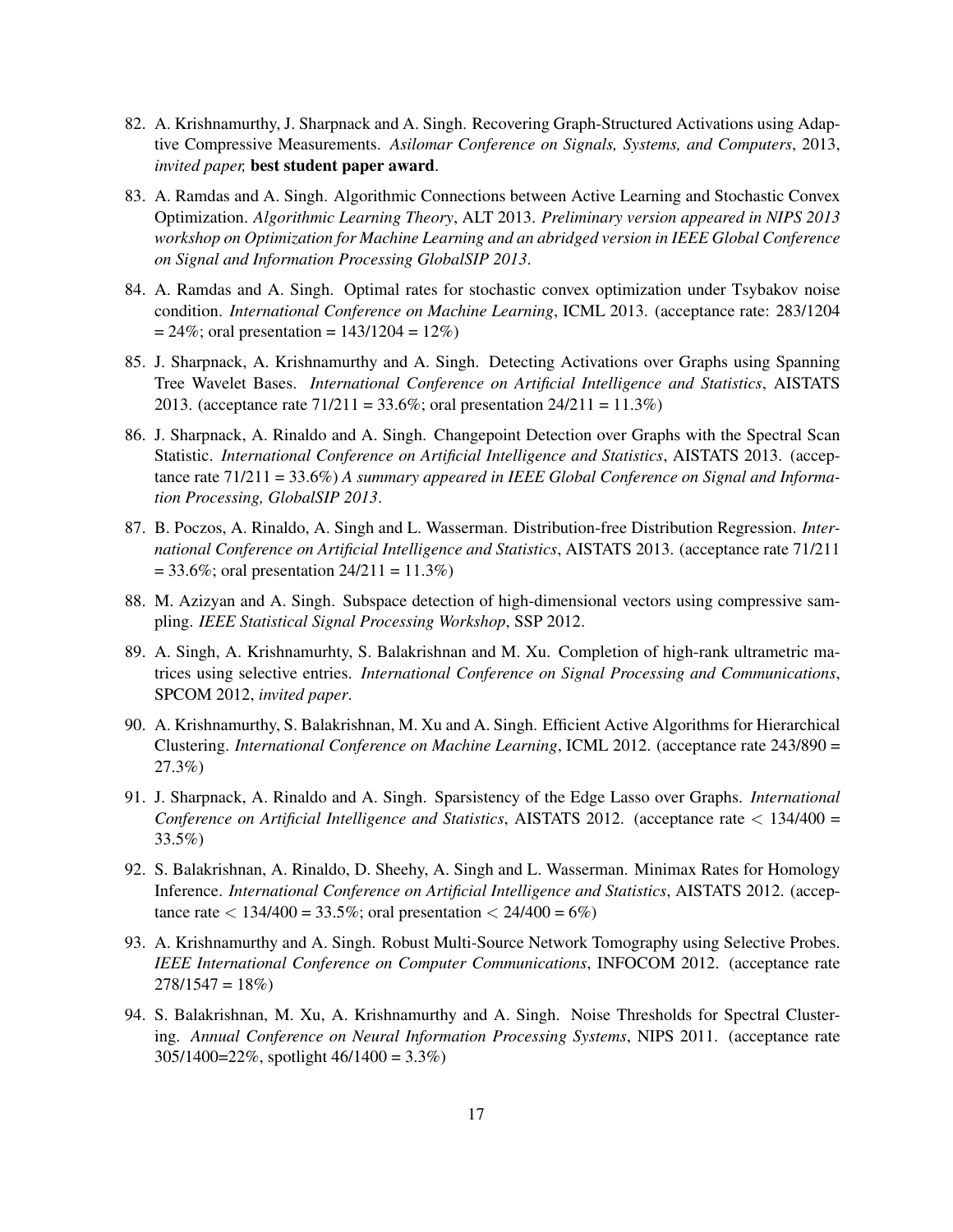- 95. M. Kolar, S. Balakrishnan, A. Rinaldo and A. Singh. Minimax Localization of Structural Information in Large Noisy Matrices. *Annual Conference on Neural Information Processing Systems*, NIPS 2011. (acceptance rate  $305/1400=22\%$ , spotlight  $46/1400 = 3.3\%$ )
- 96. B. Eriksson, G. Dasarathy, A. Singh and R. Nowak. Active Clustering: Robust and Efficient Hierarchical Clustering using Adaptively Selected Similarities. *International Conference on Artificial Intelligence and Statistics*, AISTATS 2011. (acceptance rate 77/272 = 28.3%)
- 97. J. Sharpnack and A. Singh. Identifying Graph-structured Activation Patterns in Networks. *Annual Conference on Neural Information Processing Systems*, NIPS 2010. (acceptance rate 293/1219 = 24%; oral presentation: 20/1219 = 1.6%)
- 98. A. Singh, R. Nowak and R. Calderbank. Detecting Weak but Hierarchically-Structured Patterns in Networks. *International Conference on Artificial Intelligence and Statistics*, AISTATS 2010. (acceptance rate  $125/308 = 40.6\%$ ; oral presentation:  $24/308 = 7.8\%$ )
- 99. A. Goldberg, X. Zhu, A. Singh, Z. Xu and R. Nowak. Multi-Manifold Semi-Supervised Learning. *International Conference on Artificial Intelligence and Statistics*, AISTATS 2009. (acceptance rate  $84/210 = 40\%$ ).
- 100. A. Singh, R. Nowak and X. Zhu. Unlabeled data: Now it helps, now it doesn't. *Annual Conference on Neural Information Processing Systems*, NIPS 2008. (acceptance rate 250/1022 = 24.5%; oral presentation:  $28/1022 = 2.7\%)$
- 101. A. Singh, C. Scott and R. Nowak. Adaptive Hausdorff Estimation of Density Level Sets. *Conference on Learning Theory*, COLT 2008. (acceptance rate 44/126 = 34.9%).
- 102. Z. Harmany, R. Willett, A. Singh and R. Nowak. Controlling the error in fMRI: Hypothesis testing or Set estimation? *IEEE International Symposium on Biomedical Imaging*, ISBI 2008.
- 103. P. Ramanathan and A. Singh. Delay-differentiated Gossiping in Delay Tolerant Networks. *IEEE International Conference on Communications*, ICC 2008.
- 104. A. Singh, R. Nowak and P. Ramanathan. Active Learning for Adaptive Mobile Sensing Networks. *ACM/IEEE International Conference on Information Processing in Sensor Networks*, IPSN 2006.
- 105. M. Rabbat, J. Haupt, A. Singh and R. Nowak. Decentralized Compression and Predistribution via Randomized Gossiping. *ACM/IEEE International Conference on Information Processing in Sensor Networks*, IPSN 2006.
- 106. A. Singh, P. Ramanathan and B. D. Van Veen. Spatial Reuse through Adaptive Interference Cancellation in Multi-Antenna Wireless Ad Hoc Networks. *IEEE Global Telecommunications Conference*, GLOBECOM 2005.

### Book Section:

107. A. Singh, J. Scharer and J. Booske. Active Techniques in How to Achieve Linear Amplification. Modern Microwave and Millimeter-Wave Power Electronics, John Wiley and IEEE Press, April 2005.

#### Technical Reports/ArXived papers:

108. I. Stelmakh, C. Rastogi, N. Shah, A. Singh and H. Daume III. A Large Scale Randomized Controlled Trial on Herding in Peer-Review Discussions. [https://arxiv.org/pdf/2011.15083.pdf.](https://arxiv.org/pdf/2011.15083.pdf)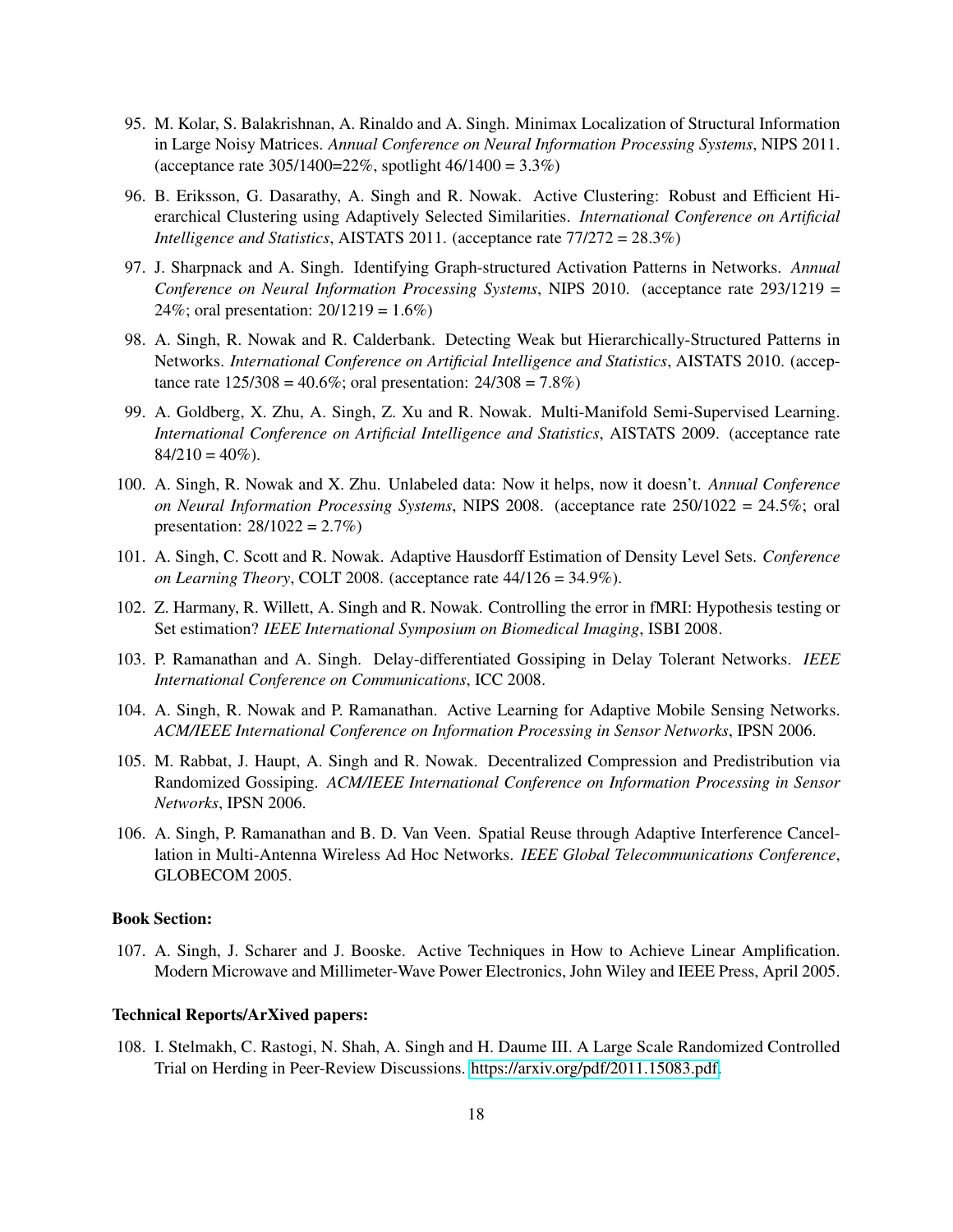- 109. S. Chen, R. Varma, A. Singh, and J. Kovačević. Signal representations on graphs: Tools and applications. [http://arxiv.org/abs/1512.05406.](http://arxiv.org/abs/1512.05406)
- 110. A. Ramdas, S. J. Reddi, B. Poczos, A. Singh and L. Wasserman. Adaptivity and Computation-Statistics Tradeoffs for Kernel and Distance based High-dimensional Two Sample Testing. [http://arxiv.org/abs/1508.00655.](http://arxiv.org/abs/1508.00655)
- 111. M. Azizyan, Y.-C. Chen, A. Singh and L. Wasserman. Risk Bounds For Mode Clustering. [http://arxiv.org/abs/1505.00482.](http://arxiv.org/abs/1505.00482)
- 112. L. Wasserman, M. Azizyan and A. Singh. Feature Selection For High-Dimensional Clustering. [http://arxiv.org/abs/1406.2240.](http://arxiv.org/abs/1406.2240)
- 113. A. Krishnamurthy and A. Singh. On the Power of Adaptivity in Matrix Completion and Approximation. *A preliminary version appeared in NIPS 2013 conference*. [http://arxiv.org/abs/1407.3619.](http://arxiv.org/abs/1407.3619)
- 114. S. Balakrishnan, A. Rinaldo, A. Singh and L. Wasserman. Tight Lower Bounds for Homology Inference. [http://arxiv.org/abs/1307.7666.](http://arxiv.org/abs/1307.7666)
- 115. A. Singh, R. Nowak and X. Zhu. Finite sample analysis of semi-supervised learning. Technical Report ECE-08-03, Department of Electrical and Computer Engineering, University of Wisconsin - Madison.

# Non/Lightly peer-reviewed Conference papers:

- 116. X. Ding, G. Atulya, A. Singh, A. Davis, and S. Fazzio. Evidential Reasoning with Expert-Guided Machine Learning. *NeurIPS workshop on Human And Machine in-the-Loop Evaluation and Learning Strategies*, HAMLETS, 2020.
- 117. S. S Du, Y. Xu, Y. Li, H. Zhang, A. Singh and P. Grover. Novel Quantization Strategies for Linear Prediction with Guarantees. *ICML workshop on On Device Intelligence*, 2016.
- 118. Y. Wang and A. Singh. Minimax Linear Regression under Measurement Constraints. *ICML workshop on Data-efficient Machine Learning*, 2016.
- 119. S. Mowlaei, A. Singh and A. Ghuman. Frequency bands are an organizational force of intrinsic brain networks. *Society for Neuroscience*, 2016.
- 120. M. Clute, A. Singh, B. Poczos and T. Verstynen. The predictive value of functional connectivity. *Annual Meeting of the Organization for Human Brain Mapping*, OHBM 2014.
- 121. M. Azizyan, A. Singh, and W. Wu. Interpretability and Informativeness of Clustering Methods for Exploratory Analysis of Clinical Data. *2nd NIPS Workshop on Machine Learning for Clinical Data Analysis, Healthcare and Genomics*, 2014.
- 122. S. Balakrishnan, M. Kolar, A. Rinaldo, A. Singh, and L. Wasserman. Statistical and computational tradeoffs in biclustering. *NIPS 2011 Workshop on Computational Trade-offs in Statistical Learning*.
- 123. A. Singh, J. E. Scharer, J. G. Wöhlbier and J. H. Booske. Sensitivity of Harmonic Injection and its Spatial Evolution for Nonlinear Distortion Suppression in a TWT. *IEEE International Vacuum Electronics Conference*, IVEC 2004.
- 124. A. Singh, J. G. Wohlbier, J. E. Scharer and J. H. Booske. Injection Schemes for TWT Linearization. ¨ *IEEE International Vacuum Electronics Conference*, IVEC 2003.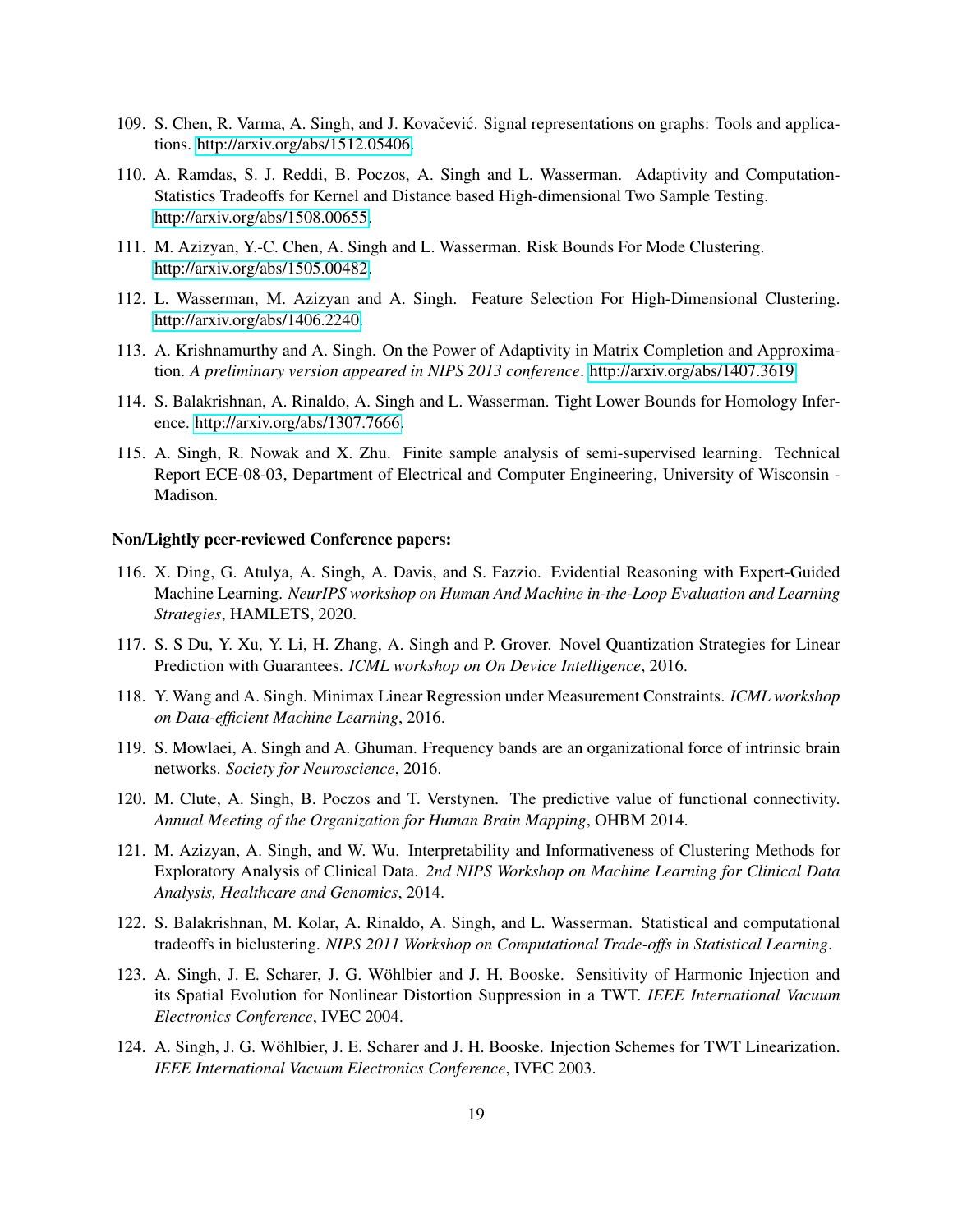- 125. J. G. Wohlbier, M. C. Converse, J. Plouin, A. Rawal, A. Singh, J. H. Booske. LATTE/MUSE numer- ¨ ical suite: An Open Source Teaching and Research Code for Traveling Wave Tube Amplifiers. *IEEE International Conference on Plasma Science*, ICOPS 2003.
- 126. J. G. Wohlbier, J. H. Booske, I. Dobson, A. Singh, J. E. Scharer. A New look at the Nonlinear Physics ¨ of Traveling Wave Tubes. *American Physical Society Annual Meeting, Division of Plasma Physics*, APS-DPP 2003.
- 127. A. Singh, J. E. Scharer, M. Wirth, S. Bhattacharjee and J. H. Booske. Intermodulation Suppression in a Broad Band TWT. *IEEE International Vacuum Electronics Conference*, IVEC 2002.
- 128. M. Converse, A. Singh, J. Scharer, M. Wirth, S. Bhattacharjee, J. Booske, C. Armstrong. Hot Phase Velocity Measurements and Modeling for a Broad Band TWT. *International Vacuum Electronics Conference*, IVEC 2002.
- 129. A. Singh, J. Scharer, M. Wirth, S. Bhattacharjee, J. Booske. Investigations of various Techniques for Intermodulation Suppression in a TWT Amplifier. *American Physical Society Annual Meeting, Division of Plasma Physics*, APS-DPP 2002.
- 130. M. A. Wirth, J. E. Scharer, J. H. Booske, M. C. Converse, A. Singh, J. G. Wohlbier, C. Armstrong. ¨ Investigations of Non-Linear Spectral Growth in a Broadband Traveling Wave Tube Amplifier. *American Physical Society Annual Meeting*, APS 2001.

#### Sponsored Projects:

| <b>National Science Foundation</b><br>\$7,500,000 (CMU portion)<br>2022-2026                                                                                                                                                             |
|------------------------------------------------------------------------------------------------------------------------------------------------------------------------------------------------------------------------------------------|
| Learning the Initial Conditions of the Universe<br>A. Singh (CMU PI)<br><b>Simons Foundation</b><br>\$796,198 (CMU portion)<br>2021-2025                                                                                                 |
| Stimulating Collaborative Advances Leveraging Expertise in the Mathematical and<br>Scientific Foundations of Deep Learning<br>A. Singh (CMU PI)<br>National Science Foundation (NSF), DMS2134133<br>\$449,998 (CMU portion)<br>2021-2024 |
| Using out-of-sample regularization of physics-informed neural networks to speed up<br>computational fluid dynamics<br>A. Davis (PI)<br>Carnegie Bosch Institute<br>\$111,032<br>2021-2022                                                |
|                                                                                                                                                                                                                                          |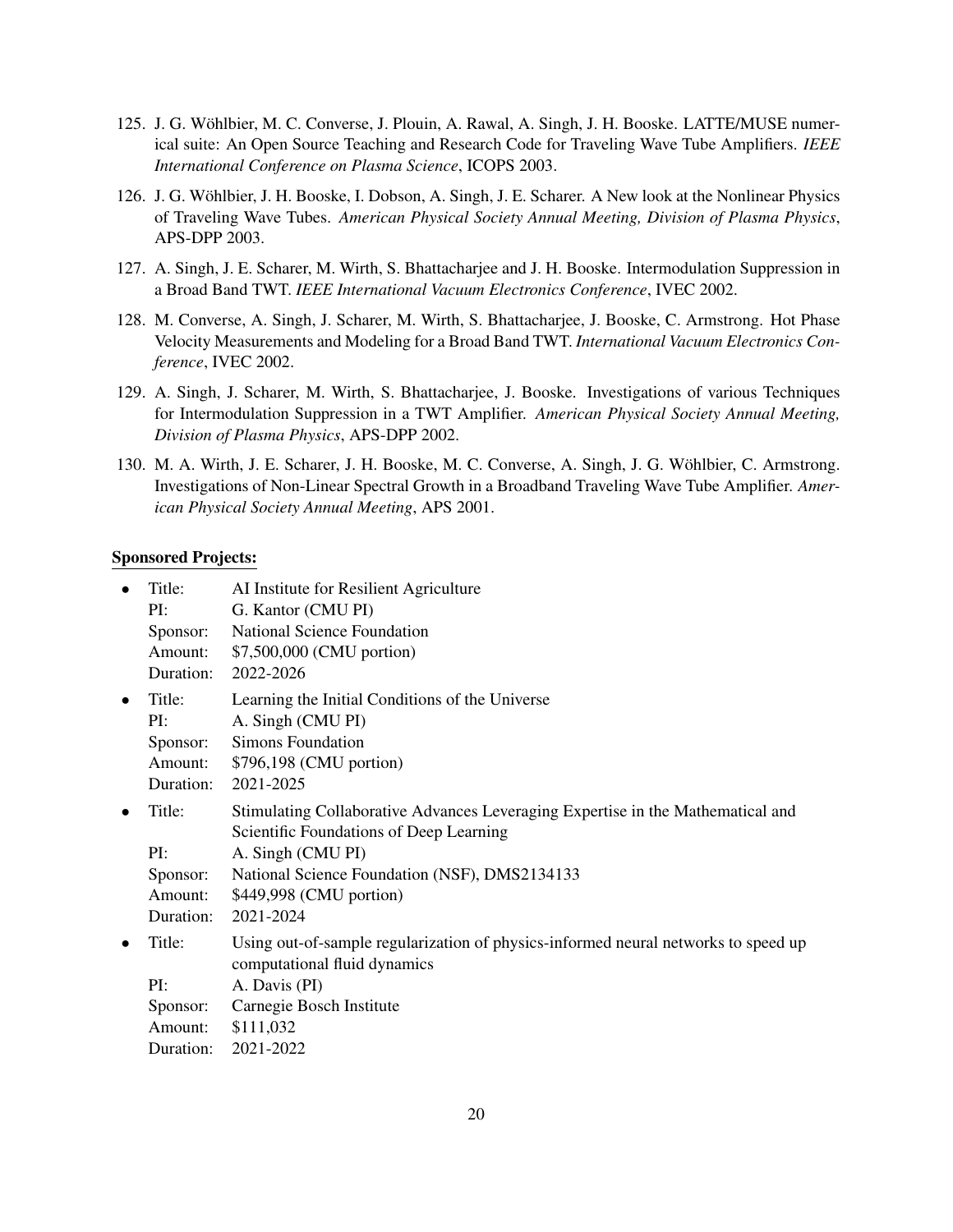| $\bullet$ | Title:                                            | Knowing What You Don't Know: Quantifying, Reasoning About, and Reducing the<br>Effect of Uncertainty in Modern Learning Technique                                                                                          |
|-----------|---------------------------------------------------|----------------------------------------------------------------------------------------------------------------------------------------------------------------------------------------------------------------------------|
|           | PI:<br>Sponsor:<br>Amount:<br>Duration:           | A. Singh & Z. Lipton (CMU PIs)<br>Software Engineering Institute<br>\$280,000 (CMU portion - year 1)<br>2020-2023                                                                                                          |
| $\bullet$ | Title:<br>PI:<br>Sponsor:<br>Amount:<br>Duration: | Artificial Intelligence Enabled Additive Manufacturing: Enhancing Expeditionary<br>Manufacturing Capabilities up to the Point-of-Need for the US Army<br>J. Beuth<br>Army Research Laboratory<br>\$24,968,428<br>2020-2025 |
| $\bullet$ | Title:<br>PI:<br>Sponsor:<br>Amount:<br>Duration: | ML-Driven Search for Colloidal CdS Clusters Based Quantum Dots with Desired<br><b>Absorption Spectra</b><br>A. Singh<br>Air Force Research Laboratory<br>\$49,995<br>2020-2021                                             |
| $\bullet$ | Title:<br>PI:<br>Sponsor:<br>Amount:<br>Duration: | Data-Driven Discovery of Optimized Multifunctional Material Systems Center of<br>Excellence (D3OM2S CoE)<br>L. Holm<br>Air Force Research Laboratory<br>\$5,000,000<br>2019-2024                                           |
| $\bullet$ | Title:<br>Sponsor:<br>PI:<br>Amount:<br>Duration: | Biobehavioral Studies of Cardiovascular Disease<br>University of Pittsburgh / National Institutes of Health<br>T. Verstynen<br>\$1,099,199<br>2018-2023                                                                    |
|           | Title:<br>PI:<br>Sponsor:<br>Amount:<br>Duration: | Integrated Machine Learning/Physics Based Modeling for Industrial Internet of Things<br>A. Davis<br><b>Lockheed Martin</b><br>\$568,593<br>2019-2021                                                                       |
|           | Title:<br>PI:<br>Sponsor:<br>Amount:<br>Duration: | CIF: Medium: Foundations of Learning from Paired Comparisons and Direct Queries<br>N. Shah<br>National Science Foundation (NSF), CCF-1763734<br>\$1,199,145<br>2018-2022                                                   |
|           | Title:<br>PI:<br>Sponsor:<br>Amount:<br>Duration: | AI driven investigation of the physics of field-matter coupling for materials synthesis<br>A. Singh<br>Defense Advanced Research Projects Agency (DARPA), HR00111990030<br>\$995,723<br>2018-2020                          |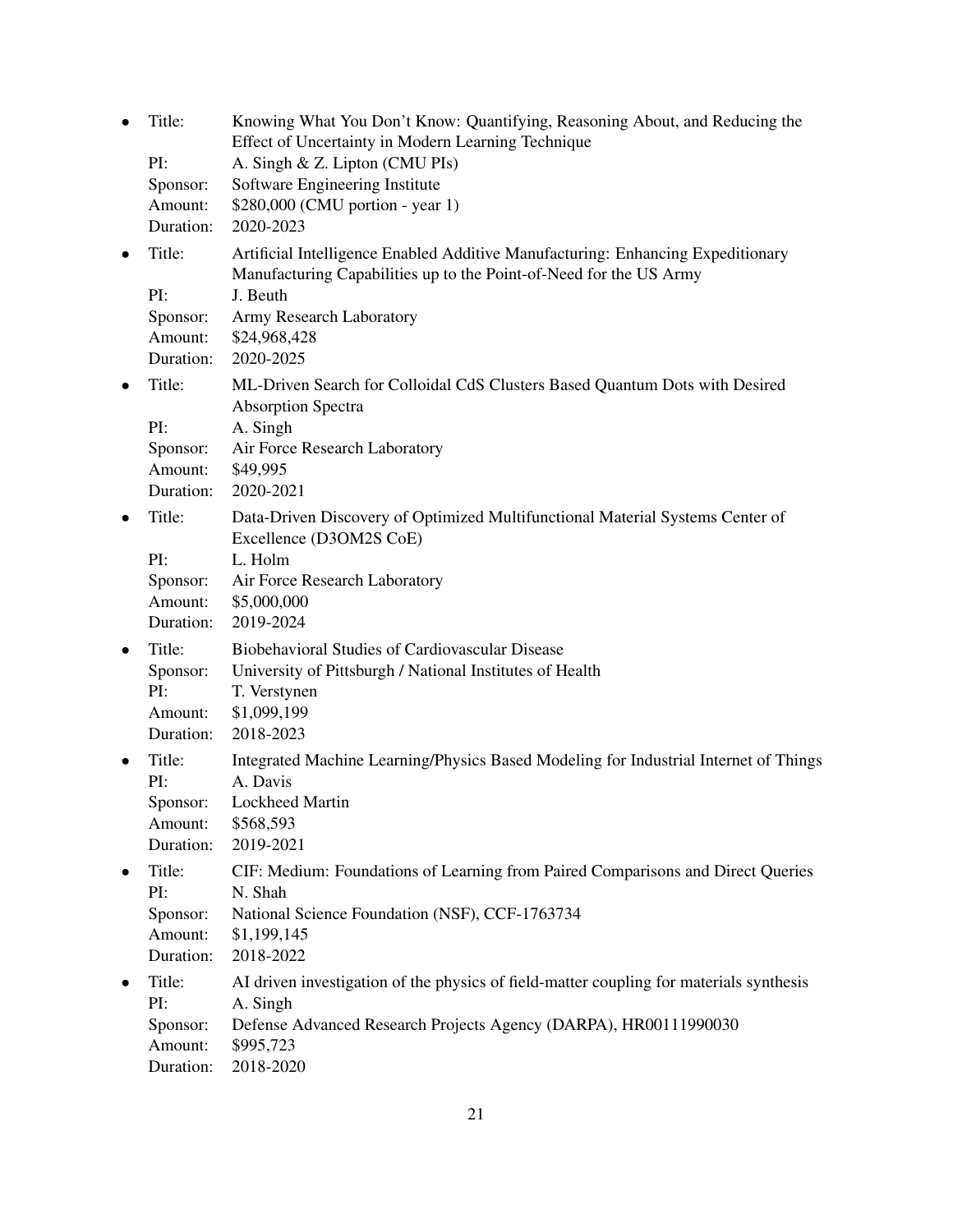| $\bullet$ | Title:<br>PI:<br>Sponsor:<br>Amount:<br>Duration: | Research in Applications for Learning Machines (REALM)<br>A. Singh<br>Northrup Grumman Corporation<br>\$192,500<br>2018-2020                                                                                                                    |
|-----------|---------------------------------------------------|-------------------------------------------------------------------------------------------------------------------------------------------------------------------------------------------------------------------------------------------------|
| $\bullet$ | Title:<br>PI:<br>Sponsor:<br>Amount:<br>Duration: | Additive Manufacturing Part Candidate Determination and Business Case Analysis Model<br>E. Fuchs<br>The National Center for Defense Manufacturing and Machining (NCDMM)<br>\$210,000<br>2019-2020                                               |
| $\bullet$ | Title:<br>PI:<br>Sponsor:<br>Amount:<br>Duration: | Interactive Learning from Sparse and Diverse Feedback<br>A. Singh<br>Air Force Research Lab (AFRL), FA8750-17-2-0212<br>\$619,643<br>2017-2019                                                                                                  |
| $\bullet$ | Title:<br>PI:<br>Sponsor:<br>Amount:<br>Duration: | Launching the Additive Manufacturing of Ceramics using Machine Learning<br>A. Singh<br>Manufacturing Futures Initiative<br>\$182,568<br>2018-2019                                                                                               |
| $\bullet$ | Title:<br>PI:<br>Sponsor:<br>Amount:<br>Duration: | Accelerating MAM Commercialization and Military Readiness: Expert guided machine<br>learning to identify candidate parts and subassemblies for additive manufacturing<br>A. Davis<br>Manufacturing Futures Initiative<br>\$177,779<br>2018-2019 |
| $\bullet$ | Title:<br>PI:<br>Sponsor:<br>Amount:<br>Duration: | Construction of a High-Resolution Human Tractography Atlas and Its Related Toolbox<br>T. Verstynen<br>University of Pittsburgh / National Institutes of Health<br>\$13,110<br>2018-2019                                                         |
|           | Title:<br>PI:<br>Sponsor:<br>Amount:<br>Duration: | Modeling Multi-Scale Complex Phenomena Using Graphical Models and Deep Nets<br>A. Singh and R. Salakhutdinov<br>Defense Advanced Research Projects Agency (DARPA), D17AP00001<br>\$391,045<br>2016-2018                                         |
|           | Title:<br>PI:<br>Sponsor:<br>Amount:<br>Duration: | CIF: Medium: Signal representation, sampling and recovery on graphs<br>J. Kovačević<br>National Science Foundation (NSF), CCF-1563918<br>\$690,000<br>2016-2019                                                                                 |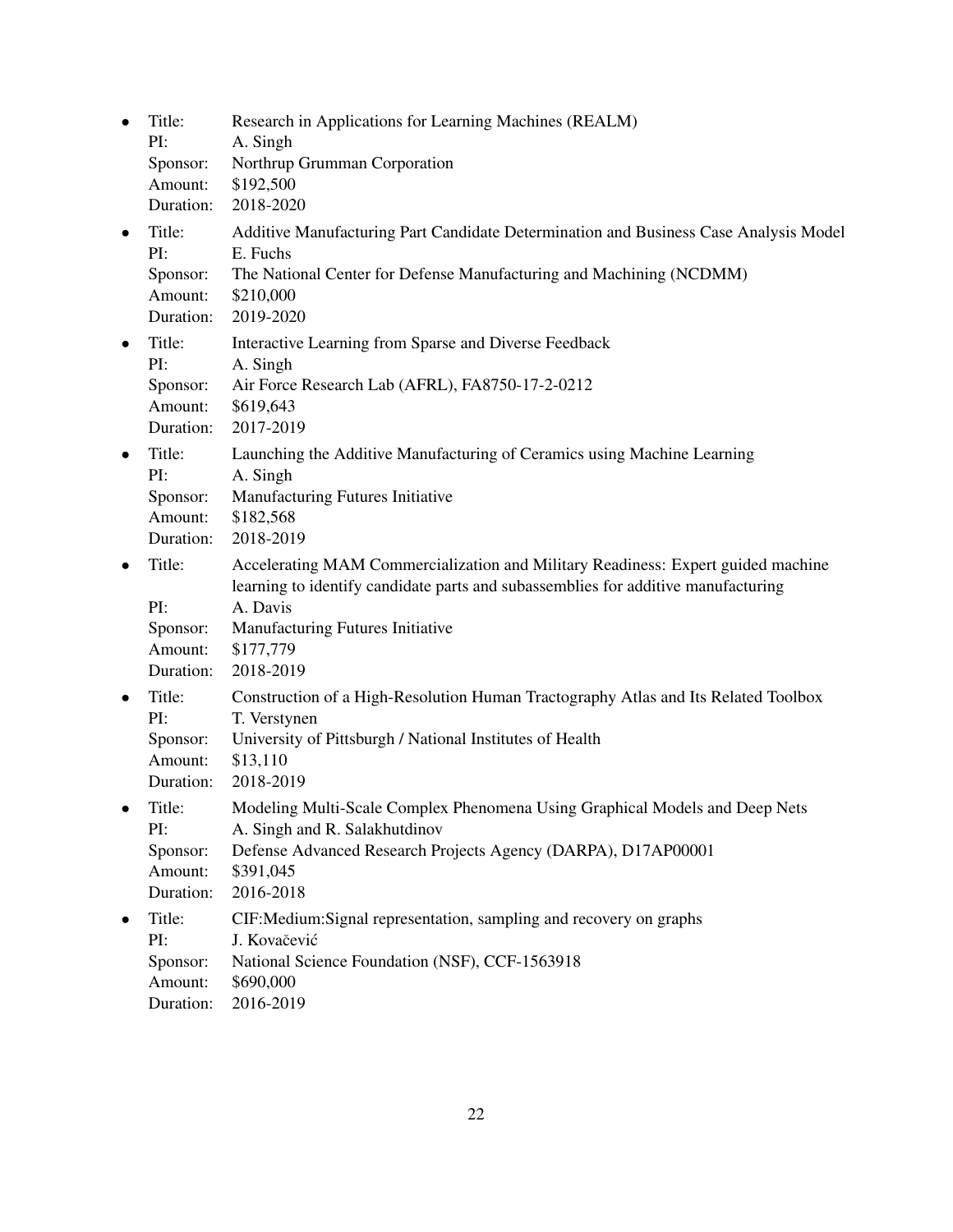| $\bullet$ | Title:<br>PI:<br>Sponsor:<br>Amount:<br>Duration: | Active identification of complex visual features for natural scene perception<br>A. Singh<br>ProSEED/BrainHub Seed grant<br>\$76,193<br>2016-2017                                                                                                |
|-----------|---------------------------------------------------|--------------------------------------------------------------------------------------------------------------------------------------------------------------------------------------------------------------------------------------------------|
| $\bullet$ | Title:<br>PI:<br>Sponsor:<br>Amount:<br>Duration: | Expert-guided machine learning for nanomaterial discovery<br>B. Reeja Jayan<br>CIT Incubation Seed grant<br>\$144,661<br>2016-2018                                                                                                               |
| $\bullet$ | Title:<br>PI:<br>Sponsor:<br>Amount:<br>Duration: | QuBBD: Collaborative Research: Personalized Predictive Neuromarkers for Stress-<br><b>Related Health Risks</b><br>A. Singh<br>National Science Foundation (NSF), DMS-1557572<br>\$91,165<br>2015-2016                                            |
| $\bullet$ | Title:<br>PI:<br>Sponsor:<br>Amount:<br>Duration: | ConnPort: A standardized interface accessing human connectome data<br>T. Verstynen<br>ProSEED/BrainHub Seed grant<br>\$45,000<br>2015-2016                                                                                                       |
| $\bullet$ | Title:<br>PI:<br>Sponsor:<br>Amount:<br>Duration: | Towards Useful Benchmarking and Understanding of Energy Use in Urban Facilities<br><b>B.</b> Akinci<br>Metro21 grant<br>\$35,000<br>2015                                                                                                         |
| $\bullet$ | Title:<br>PI:<br>Sponsor:<br>Amount:<br>Duration: | Young Investigator Award: Compressive and adaptive measurement design for inference<br>problems in multi-attribute large-scale graphs<br>A. Singh<br>Air Force Office of Scientific Research (AFOSR), FA9550-14-1-0285<br>\$367,822<br>2014-2017 |
|           | Title:<br>PI:<br>Sponsor:<br>Amount:<br>Duration: | CAREER: Distilling information structure from big and dirty data: Efficient learning of<br>clusters and graphs in modern datasets.<br>A. Singh<br>National Science Foundation (NSF), IIS-1252412<br>\$500,000<br>2013-2018                       |
| $\bullet$ | Title:<br>PI:<br>Sponsor:<br>Amount:<br>Duration: | BIGDATA: Distribution-based machine learning for high dimensional datasets.<br>A. Singh<br>National Science Foundation (NSF), IIS-1247658<br>\$1,000,000<br>2013-2015                                                                            |